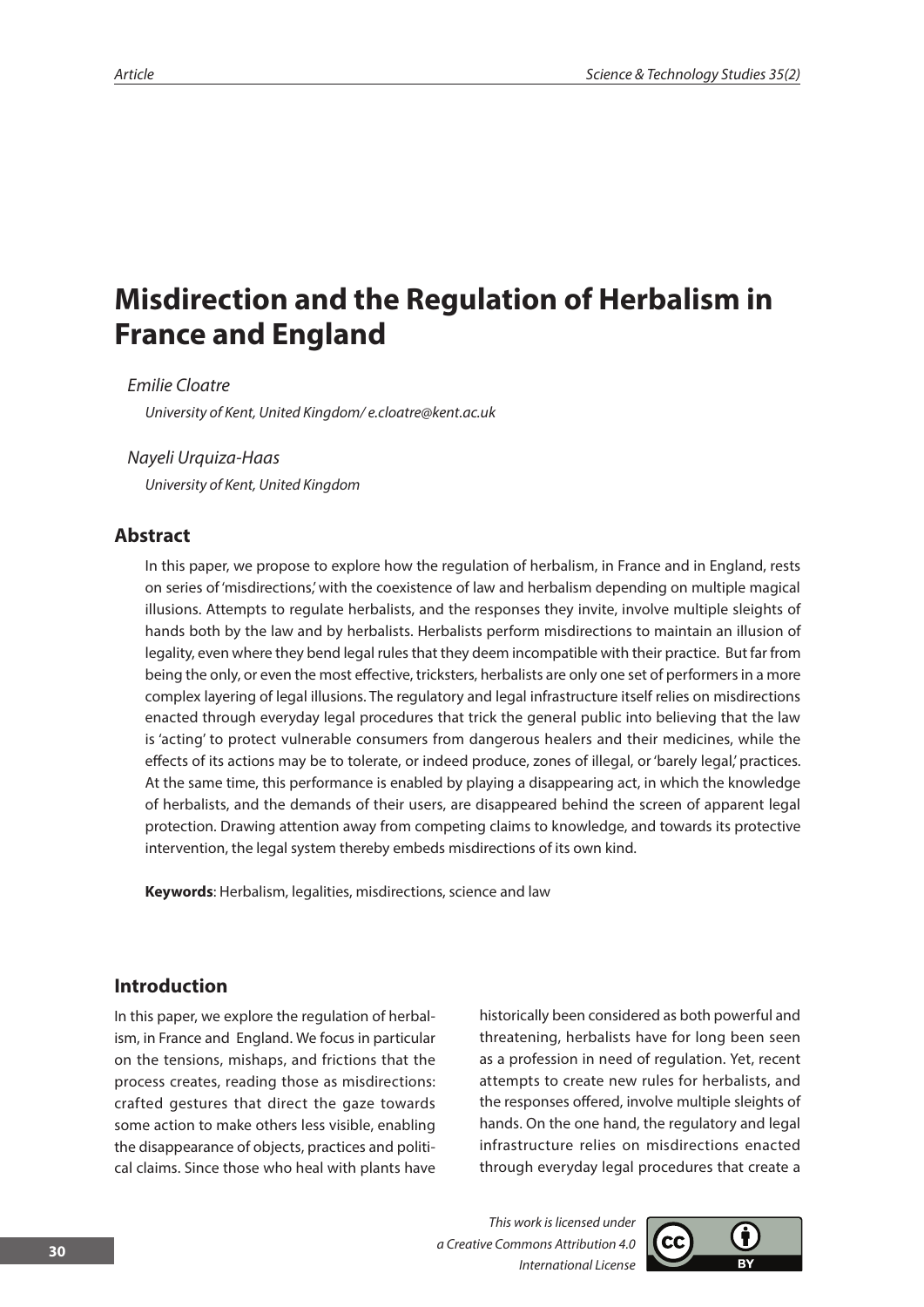perception that the law is 'acting' to protect consumers from dangerous healers, even when it is not clear that this is its effect. On the other hand, some herbalists perform misdirections of their own in response to the rules meant to restrict or regulate their excesses, deploying minor disobedience as part of a toolbox of discreet activism. In the end, who is tricked and by whom is not easy to discern, and intentionality is itself difficult to capture: those who acknowledge that their own action involves some dissimulation see this as incidental to a different kind of meaningful process; others follow a quasi-ritualised procedure, where the disappearance is embedded into the politics of law itself. To explore those tensions, we approach the concept of misdirection as a heuristic to identify practices that may be construed as creating illusions of visibility and invisibility.

Exploring the difficult negotiations of herbalism with the law in France and England, we suggest that rules misfire in both countries, producing zones of illegality and of 'barely legal' practices, each with their particular characteristics. In France, the criminalization of herbal medicine practice by anyone other than a pharmacist has meant that herbalists always operate on the border of il/legality. When rules are bent (or more explicitly broken), it is not necessarily ill-intended, but an inevitable aspect of trying to work within restrictions that makes herbalist practice almost impossible, threatening its sustainability. In England, ambivalence towards herbalists' knowledge has materialised into regulatory mechanisms which some factions considered to be mere bureaucratic 'smoke and mirrors.' Herbalists are tolerated and their practice survives within the narrow confines of a tightly defined legal exemption. And while most strive to comply with the law, and work within its boundaries or close to the edge, they are sceptical about its effects. The examples in this article explore the intricate rules that relate to the kind of products herbalists are allowed to sell, and how those products should be prepared, packaged or labelled; the advice herbalists can (or must) provide; requirements around place of sale and consultations and, to some extent, professional regulations. While some of these rules are very clear, others are less so, creating a wider zone of malleability and opportunities for negotiation,

avoidance, or simulation. Whereby herbalists may be seen to more directly trick and distract, to offer a neat version of compliant action to legal agents who oversee their practice, the legal system also operates its own misdirections. Those are more layered, involving both displacement and the embedding of techniques of distraction, where intention and routinised performance are difficult to distinguish, yet herbalists' particular epistemological and political claims disappear. The examples we use to illustrate these include the disconnect between the law on paper and the everyday tolerance of minor disorder; the invisibility of herbalists' knowledge in debates around professional regulations and the sale of medicinal plants; and, in England, the regulatory illusions produced by the bureaucratic management of herbalists as a profession.

As we map these misdirections, we endeavour to show the possibilities, limitations and complexities of the interface between regulation and everyday healthcare practices at the crossroad of contested science and fragile legalities. The analysis builds on scholarship at the crossroad of STS and socio-legal studies, interrogating both the everyday practice of law in healthcare and the interface between law and scientific knowledge. It also engages work on law and magic, that has challenged the law's ascribed identity as a pillar of rationality: in that respect, it echoes some of the concerns of law and STS scholars in interrogating the nature of knowledge in legal processes, while emphasising the ritualised processes that, in our case study, facilitate the disappearance of competing claims.

## **Methodology**

The forthcoming discussion is based on an analysis of the contemporary legal debates surrounding herbalism in France and England, both in formal legal settings and herbalists' everyday practice. We rely on a mixture of legal and documentary analysis, and semi-structured interviews. Moments of increased political activity have generated significant documentary data, in the form of regulatory texts, policy reports, and parliamentary debates, initiated over slightly different periods in France and England. In England, these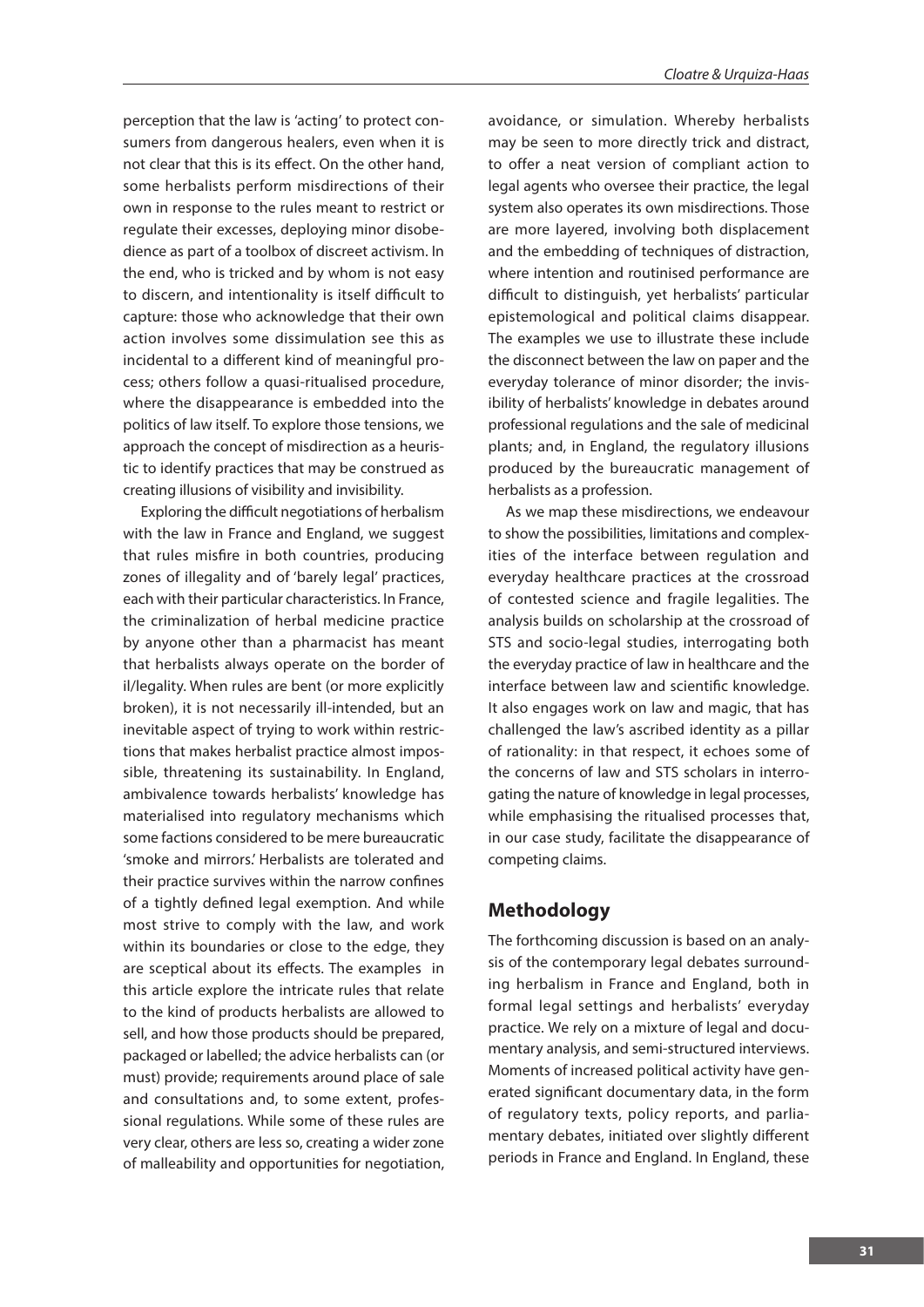debates arose in the aftermath of a 2001 House of Lords Science and Technology Select Committee Report- which explored more broadly the regulation of Complementary and Alternative Medicines (CAM) in the UK- and concluded in 2014 after it was decided they were not ready for statutory self-regulation. In France, the debates arose in the context of two Senate Commissions- in 2012 and 2018- that re-opened former conversations about whether the State allow herbalists to professionalise and self-regulate, and how it should regulate the sale of medicinal plants. As well as policy documents, these events triggered numerous public reactions from herbalists via numerous blogs, online material and grey literature, and some media coverage, that we also reviewed.

Alongside written material, we rely on semistructured interviews with 25 people, conducted between 2017 and 2019. Participants were selected for their involvement in relevant legal debates, or because of their oversight of the professional regulation of herbalists. They comprised of representatives of herbalists associations in England, and the main schools of herbalism in France (which, as well as their role in training and education, have been at the forefront of campaigning on behalf of the profession); representatives of regulatory agencies (in England) and parliamentarians (in France); and, through snowballing, individual herbalists who had been involved in relevant debates. Finally, this research is part of a broader project on the regulation of traditional and alternative medicine, that informs some of our analysis.

#### *Law, science and misdirections*

Herbalism has been part of the healing landscape in France and England for centuries. Even as biomedicine has settled as the primary healthcare resource, medicinal plants continue to attract interest (Garreta, 1998). Herbalists thrive to be seen as the main experts of medicinal plants, but their place is unsettled: in France, they have no formal recognition as a profession, and much of their activities are seen as intruding on the spaces that are legally reserved to pharmacists (or doctors) (Campion, 2003; Bost, 2015). They straddle the boundary between legality and illegality, remaining within the former only as long as they

abandon some of the core constituents of herbalist traditions (Adams, 2002; Cloatre et al., 2021). In England, the position of herbalists vis-à-vis the law is less fragile, and they benefit from a zone of tolerance via exemptions to medicines laws. At the same time, efforts to be formally regulated (and thereby recognised) as a healthcare profession has failed, denying in the process some of the particularities of herbalists expertise. As they continue to negotiate their place within the legal system, contemporary herbalists also defend a particular model of healthcare and a particular socio-political vision in which narratives of nature are layered over matters of health (Elzière, 1986; Garreta, 2007; Grisoni, 2012). Looking more closely at the relationship between herbalists and their regulation reveals a series of misdirections, sleights of hand that disguise or displace claims, actions and politics.

These movements are shaped by the social and epistemological particularities of herbalism, while echoing the broader, complex and sometimes uneasy, relationship between CAM, state institutions and biomedicine that others have pointed to (Adams et al., 2005; Brosnan, 2015, 2017; Vuolanto, 2015, 2018; Wahlberg, 2015). Both in France and England, contemporary herbalism has negotiated its identity with and beyond science: notwithstanding some diversity in individual positioning, herbalists have engaged with scientific knowledge and practices to demonstrate the technical validity of their practice, while retaining a certain attachment to tradition and nature in their discourses (Bost, 2015). Like other CAM professions, they have also sought to define a cohesive professional identity, even if such effort has at times been hampered by the diversity of their practices and epistemological standpoint (Brosnan 2017; Stöckelová and Trnka, 2020). Despite these efforts, public discourse has sometimes continued to reduce herbalism to a more straightforward form of popular practice, based on less rational beliefs than science. For example, a French Senatorial report on complementary therapies stated clearly that to be considered 'medical' in the eyes of the law, these therapies should become "a haven of rationality from which magical beliefs should be banished" (French Senate, 2013: 7). Most contemporary herbalist associations would reject the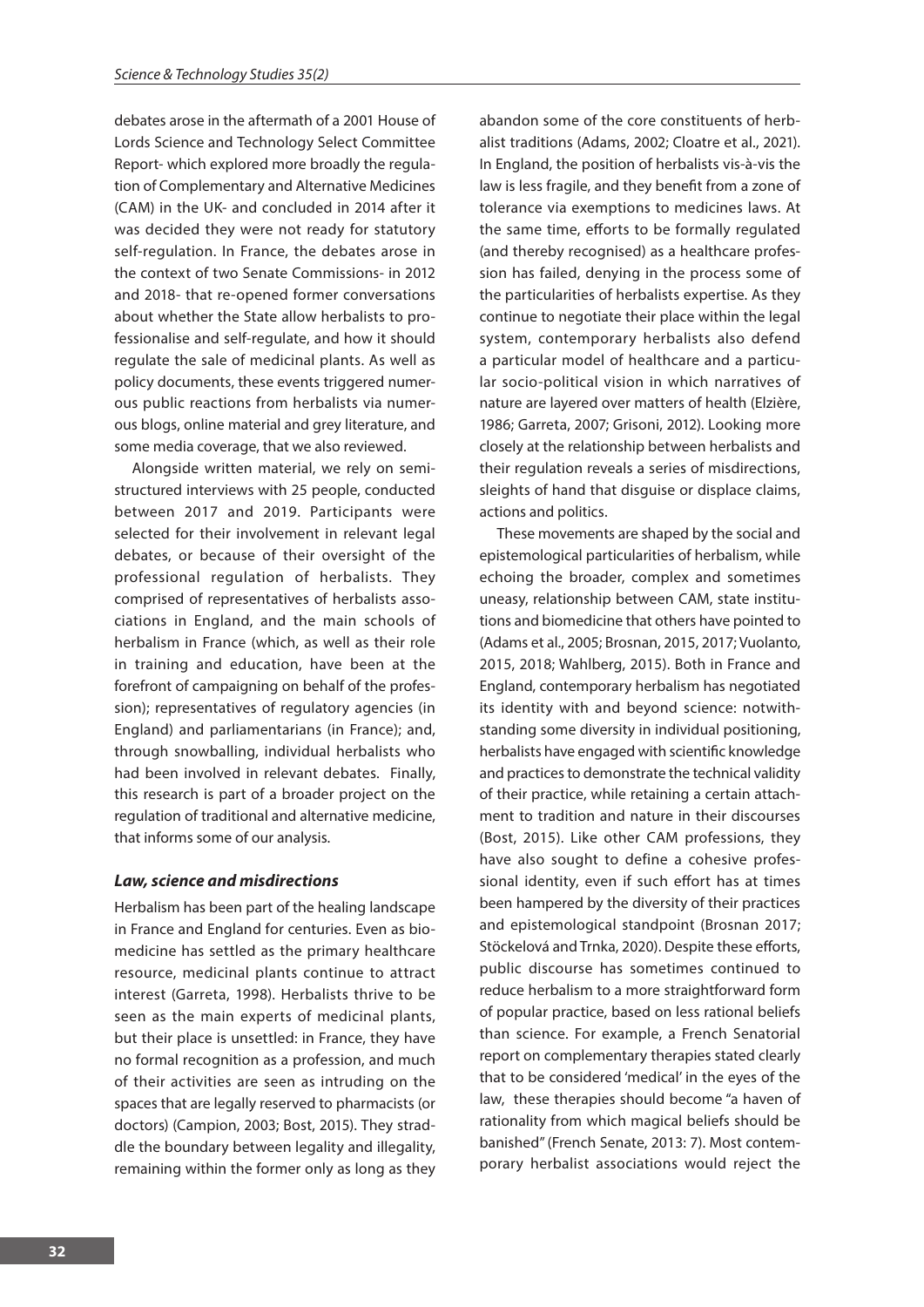characterisation of herbalism as an extension of magic, a label that responded to another historical period when the use of herbs by female sages had been considered the work of the devil (Manderson, 2005). Instead, herbalist associations in England and France today emphasise their likeness to pharmacological sciences and to health practitioners who follow diligently a professional code of conduct (Banerjee, 2009; Evans, 2008; Vanmarie, 2002; Wadell, 2019). They often make the case that herbalism has a scientific basis, but one that has yet not been demonstrated through the exigencies of the medical and pharmaceutical industry and regulatory apparatus (Dreher, 1983). By adopting the codes of science and the medical profession, herbalist practice has sought to cement its legitimacy, including vis-à-vis legal institutions (Wahlberg, 2008). On this basis, in England and France, professional associations have endeavoured to convince ministers, legislative bodies and medical authorities that herbalism has sufficient scientific credentials to be regulated as such. At the same time, many herbalists, in their individual capacity, insist that herbalism is not purely reducible to science, emphasising instead its harnessing of the powers of nature, and a different kind of ethos of care, a message also echoed by some of the schools or associations when describing their approach (Bitcon et al., 2016; Scottish School of Herbal Medicine, 2021; Wadell, 2019). In this way, contemporary herbalism overlaps with scientific narratives, while also proposing an alternative vision of the interface between nature and healing, and between plants and humans, that is not reducible to scientific rationalities. How herbalists negotiate this duality is a matter of shared as well as individual practice: associations and individual herbalists adopt nuanced stances, from outspoken positioning within scientific discourse, to some emphasising their difference, echoing imaginaries of tradition, or, in some cases, of magic itself. Responses from policy actors similarly locate herbalism in different discursive registers, within or away from science.

This ambivalence of herbalism – perceived or enacted – partly explains the frictions that can exist between herbalism and law. Arguably, modern law has been built on a powerful assumption that it was first and foremost an exercise in rationality and foreseeability, and one of the pillars of contemporary states keen to shake off any remnant of their premodern, less rational selves (Pękala and Stępień, 2012). Laws and norms are assumed to be guided by objective, unemotional and provable knowledge and similarly applied coldly and systematically: their legitimacy is based on this understanding that they are objectively informed, transparent, and built on provable knowledge (Conaghan, 2013; Norrie, 2013). Legal norms are presented as having shed their magicoreligious origins and instead, 'modern' law is tied to the rule of rational democratic governments (Ziolkowski, 2003). But this has also meant that the law struggles to engage with practices that are not perceived as rational in this way. The difficulties for contemporary states to regulate witchcraft is maybe the most striking example of such difficulties (Geschiere, 2019; Petrus, 2010; Pharr, 1932; Roberts, 1935), but because of its ambivalent positioning, herbalism has posed a more discreet, yet partly comparable, set of frictions.

In its effort to position itself as a pillar of rationality, the legal system heavily relies on scientific knowledge and evidence. Legal authorities engage with numerous forms of scientific expertise to provide reasoned decisions, that are presented as the logical outcome of factual constraints, rather than the outcome of a political process (Jasanoff, 1990, 1995). Yet, in the way that STS scholars have approached science, and the relationship between sciences and complementary medicines, as the effect of a socio-political processes (Brosnan et al., 2018) loaded with implications and embedded patterns of exclusion and imbalance, others have demonstrated the politics of the relationship between law and scientific knowledge (Cole and Bertenthal, 2017). Rather than the interactions between law and science being a matter of transposing knowledge from one institution to the other, in order to foster rational decision-making, law and science can be seen as constantly shaping each other as institutions, anchoring their respective power over social relations while rendering less visible their individual politics, contradictions and limitations (Cloatre and Pickersgill, 2020; Jasanoff, 2006). In this process, the relative legitimacy of different forms of knowledge and sets of practices is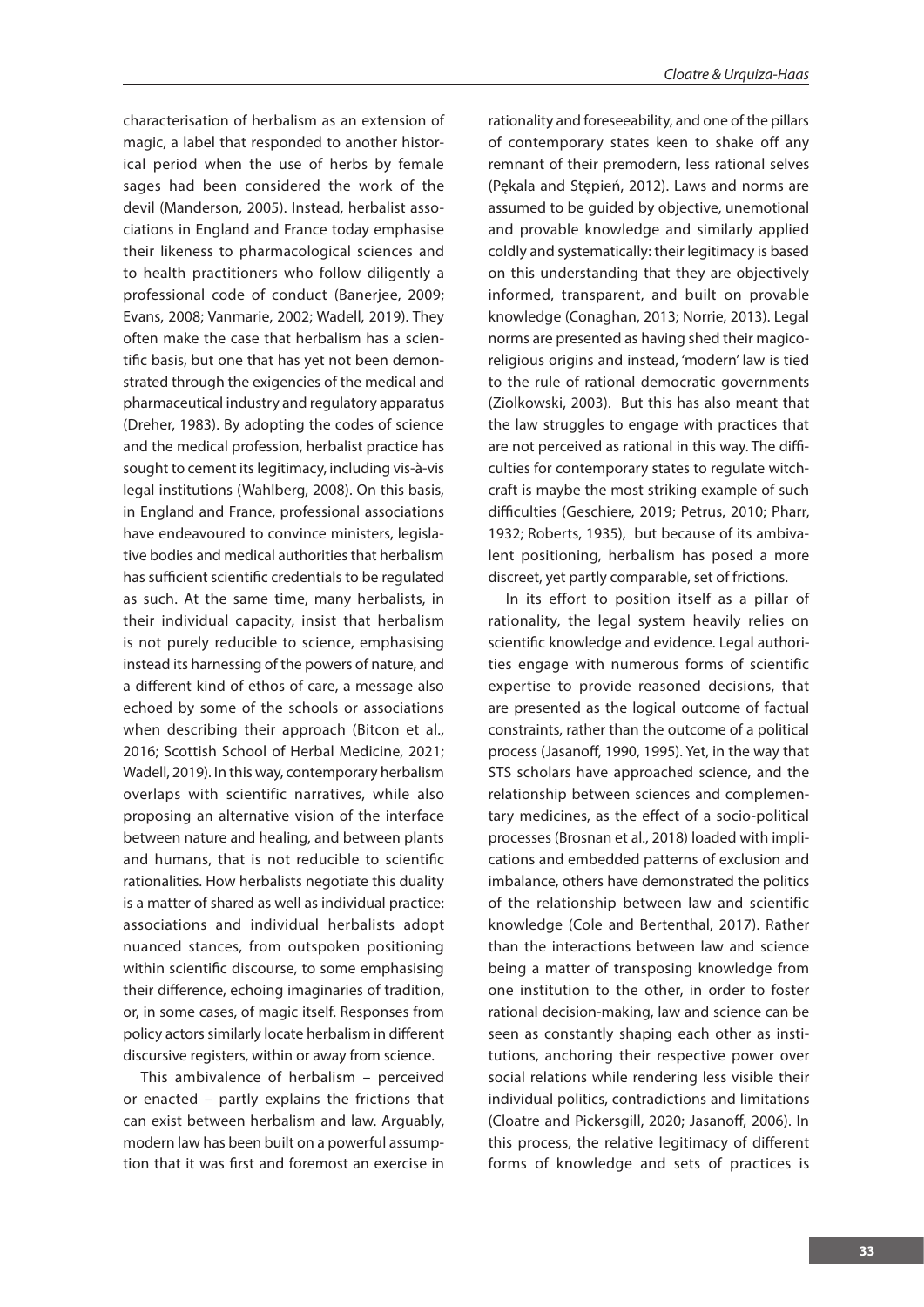constantly renegotiated, with those deemed illegitimate pushed to the side of the legal system while others are more comfortably fitted (Cloatre and Pickersgill, 2020). In the analysis below, we explore an example of such exclusion through the metaphor of misdirection: a trick of disappearance by maintaining the gaze of the audience elsewhere, hiding politics as well as a process.

As explored by other articles in this issue, misdirections are in some ways magical. However, law and legal institutions more generally have a complicated relationship to reason and 'magic'. Legal scholars pointed out that the law is itself an institution rests on its own set of rituals (Goodrich, 1996). Exploring law's own languages and codes, often not far from incantations, or the spectacular and ritualistic nature of trials, critiques have insisted that the legal world is riddled with quasimagical features (Barshack, 2000; Clark, 1930; Corcos, 2001). Indeed, and without denying its distinctive characteristics, approaching law as one form of ritualistic ordering alongside magic might be a more suitable way of thinking about its power to act, or to enchant, even those it fails to convince about its rationality. Insofar as the act of enchanting relies on 'dazzling' a spectator, in this reading, the rule of law does not necessarily derive from it being 'rational,' but in its ability to divert from features that may remind us of its more mystical foundations, and force our gaze on its 'reasonable' and 'predictable' nature: echoing Bruno Latour, the law has never been modern as much as it has worked to define itself as such (Latour, 2012). Law's magical features largely operate because modern legal practices are a "secularized way of performing certain material effects through symbolical acts; rituals that work in the imaginary but have unmistakable consequences in the 'real' world" (Alvarez-Nakagawa, 2017: 1250). The ritualised magic of law adopts a particular form in what some have termed the post-regulatory state (Collin, 2004; Fletcher et al., 2019; Fries, 2008). A feature of contemporary regulation is that the governance of conduct is no longer controlled exclusively by centralised state institutions. Instead, legislative functions have become fragmented and dispersed across multiple institutions and social actors. Rather than 'command and control'

directly the behaviour of the regulated, the state manages behaviours 'at a distance' by delegating some of its functions to institutions other than courts and parliaments (Black, 2002). The law is then not only found in legislative acts of parliament but instead, is dispersed in guidelines, codes of conduct, manuals, etc. This fragmented landscape of regulation, facilitates legal misdirections, a play of 'smoke curtains' and 'mirrors' where the law hides particular realities from view, away from the visible and spectacular theatre of politics, into more discreet and routinised spaces of legal decision-making that shape social experiences (Ball, 1975; Keenan, 2017; Rogers, 2008; Simpson, 1985). In our case studies, the law performs small tedious 'abracadabras' that dilute aspects of herbalists' knowledge under the pretext of managing and preventing risks associated with the practice of herbalism, albeit in different ways in each case study. This is the case for example when layers of bureaucracy create an illusion of substantive regulation and epistemic ordering. In doing so, the legal system misdirects our gaze away from the socio-political stakes of the ordering of healing, towards a tidy narrative of order linked to a set of rational procedures of risk management.

Alongside the misdirections embedded into the legal system, we explore the more visible forms of misdirections that herbalists perform in their efforts to act in ways compatible with the law. Using the malleability of the law, they stretch its boundaries when they consider it necessary to provide products, advice or care that they deem essential to their practice. In our reading, these become part of a broader attempt to be visible and recognised, to challenge the tacit exclusion performed by the legal system. We explore what it means for herbalists to sit at the edge of the law (in the case of France) or to see some of their practices hampered by increasingly complex regulatory demands (in England). This position creates everyday frictions between the possibility of practising herbalism on herbalists' own terms and remaining neatly within the boundaries of the law. The friction points also misfire into divergent trajectories that both enable, exclude and particularize different practices (Tsing, 2005: 6). The trickeries at play are facilitated by the state of regulation: in both contexts, the grey areas left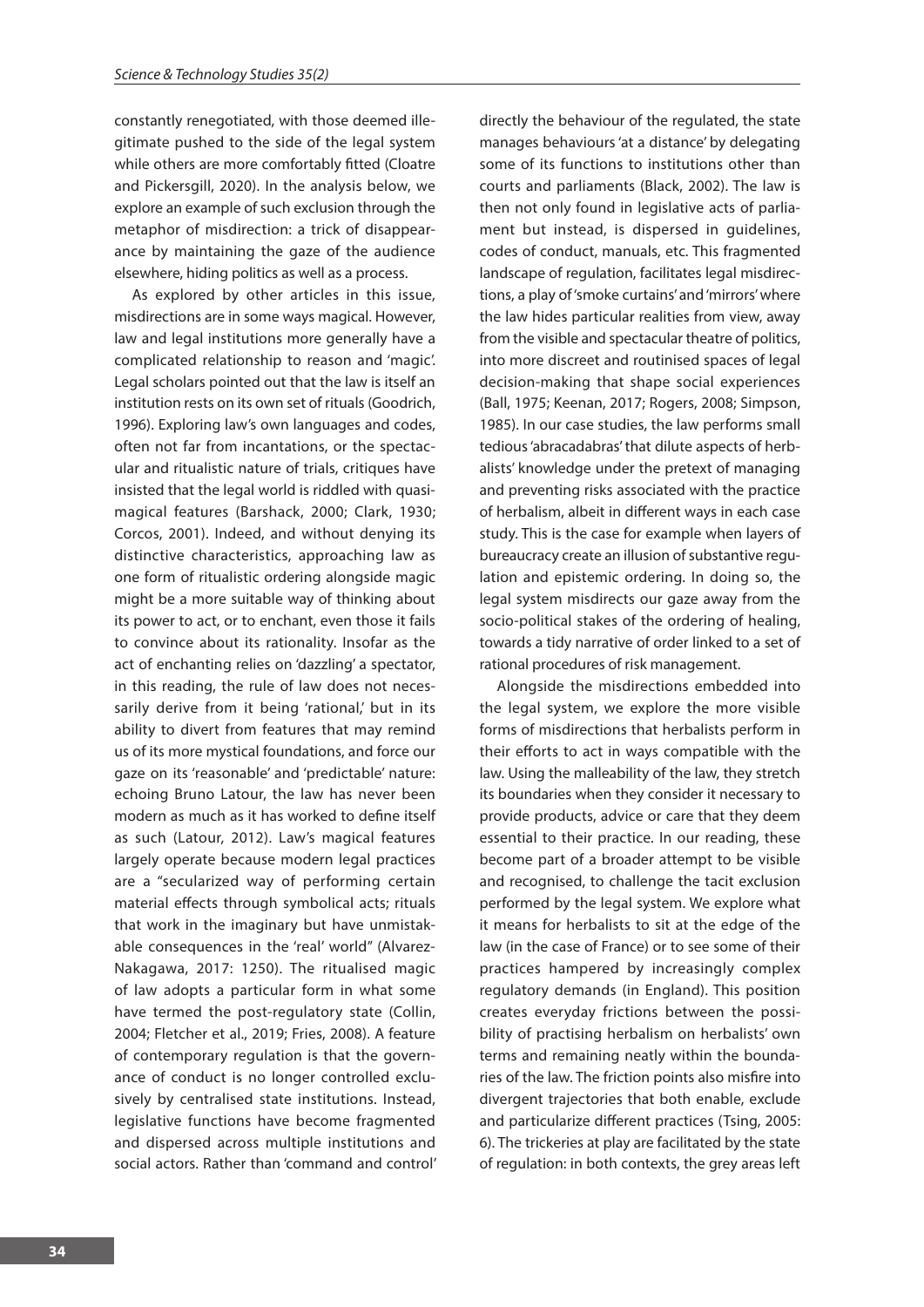by regulations, and the exclusions they perform inevitably place much everyday practice on the edge of il/legality. In this way, illegality can be seen as constitutive of legal logics, an expected part of the project of making law. This part of our analysis builds on socio-legal engagement with legality and illegality, and in particular, on the tradition of legal consciousness: the everyday practices of law, particularly how its users diverge, adapt, challenge, or adopt law creatively, are studied as part of the law itself rather than as an excess that could be reduced by tinkering with the law. Law is seen as relational and therefore bi-directional, inevitably being changed by those who engage with it, while they also experience alterations as a result of their direct and indirect encounters with the law. The key analytic shift, where the emphasis is not on law but on legalities, is understood by Ewick and Silbey as a focus on "sources of authority, and cultural practices that are commonly recognized as legal, regardless of who employs them or for what ends" (Silbey and Ewick, 1998: 22). This dissolution of law with a big 'L' is altered by the exploration of law in society, including how different social actors ascribe different meanings to what they consider legal or illegal, how they experience, play and redraw those boundaries, and ultimately, rewrite them (Cowan, 2004; Halliday, 2019). When we speak about the misdirections of herbalists, we intend to move beyond simple dichotomies on what is legal or illegal, lawful and criminal, and instead, understand how the misdirections of herbalists co-create spaces of juridical tolerance. These misdirections are a form of tacit activism that sustain world-making projects (Fritsvold, 2009; Halliday and Morgan, 2013). Building onto the insights of socio-legal and anthropological studies on illegalities, we assume there are supplementary 'meanings' of licit/illicitness construed by social actors, where the crossing of legal boundaries matters more in social than normative ways. Negotiating with il/legality may be interpreted as a survival strategy (Peterson, 2014), or as an alternative lay interpretation of the law that supports a different kind of ethical project where the law is seen as having failed (Cloatre and Enright, 2017). The act of law-breaking can also be part of more explicit activist projects, drawing attention to alternative lifestyles and alternative futures to those proposed by states and enabled by the law (Fritsvold, 2009).

In the following sections, we explain first the laws regulating herbalism in France and the main misdirections that we have identified. This is followed by a similar overview about herbalism in England, presented as a counterpoint to the French case. In each case study, we concentrate our analysis first on the misdirections herbalists perform to sustain their everyday practice and second, in the misdirections performed by the law through its regulatory bureaucracy and its disappearance of herbalism(s).

# **Herbalism and the law in France**

In France, products that are considered 'medicinal, including medicinal plants and manufactured herbal medicines, can only be sold by pharmacists, and in pharmacies according to article Art. 4211-1,5, of the *Code de la Santé Publique*. Anyone else selling medicinal plants can be found guilty of the illegal practice of pharmacy, which is punishable under criminal law. Since the 1980s, herbalists have organised to contest this de facto monopoly, claiming that they too should have a legitimate role to play in the distribution of herbal medicines (Bost, 2015).

In response, and in the light of increasing demand from consumers, some exceptions to the pharmacists' monopoly have been created over the years, in particular for plants thought to be innocuous. A 2008 law liberalised 148 plants from the pharmacopoeia and made them available for general sale (Journal Official, 2008). These can be sold in places other than pharmacies – often health stores, or one of the few traditional *herboristeries* that still exist. But there are restrictions on how those plants can be sold. For example, plants cannot be mixed (with a few exceptions of specifically authorised mixtures) and should be sold in raw form (except for a few that can be sold as powders). Importantly, only pharmacists can advise on how those products should be used: despite this concession made to those who wanted to sell plants outside pharmacies, pharmacists continue to be the only actors recognised to have expert knowledge over medicinal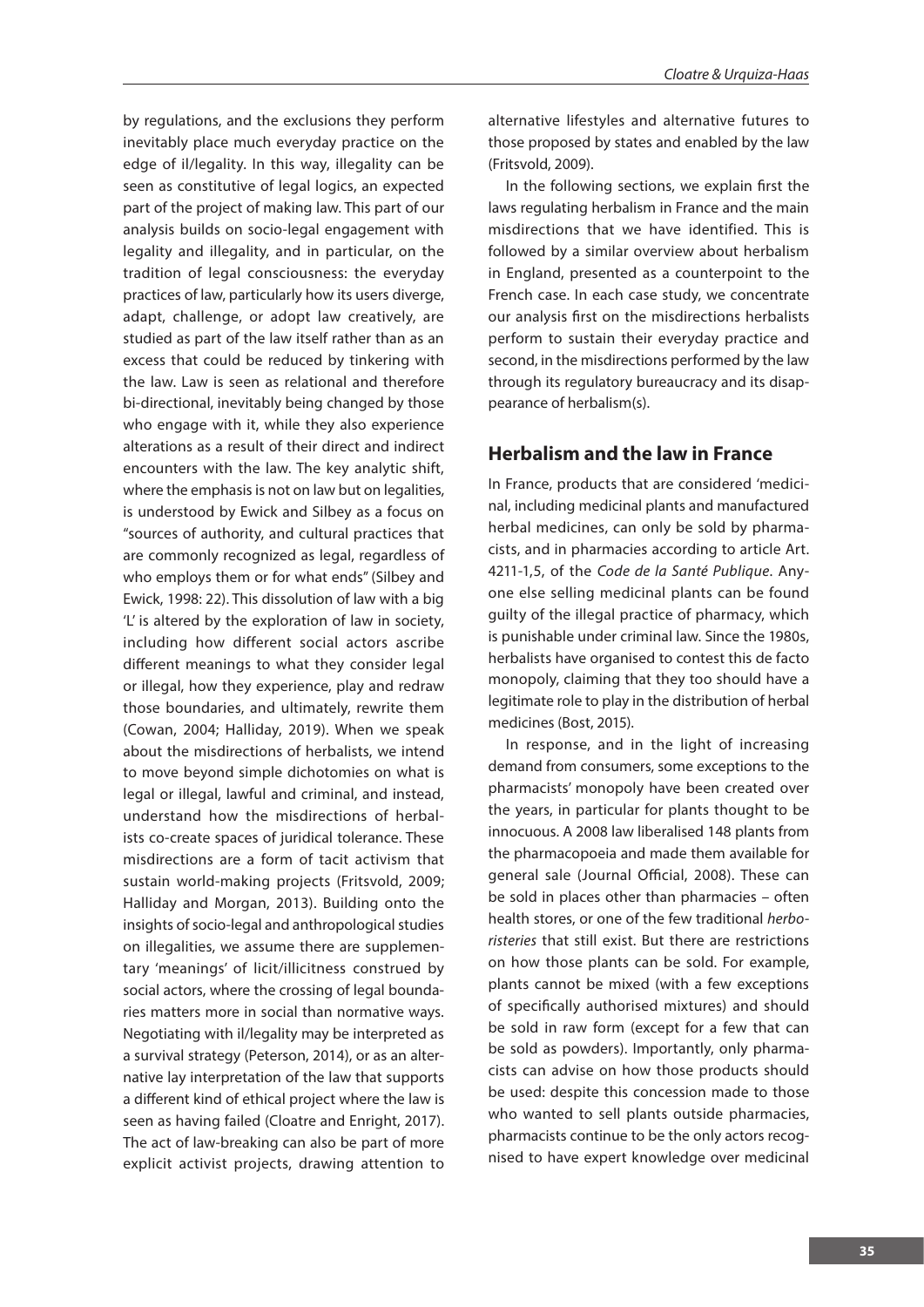plants. Herbalists are allowed to sell innocuous medicinal plants, but only as can everyone else: the law gives them no additional right to advise or prepare. Effectively, their knowledge is not considered 'special' in any way, diluting their claims for recognition as legitimate experts of plants, as we return to.

But herbalism has not always been as constrained in France as it is today. Until 1941, certified herbalists occupied a legitimate (if fragile) place (Bost, 2018). After many years of pressure from the *Ordre des Pharmaciens*, the certificate was rescinded in 1941, which erased herbalists from any regulation relevant to healthcare practice. The fact that this took place under the Vichy government, though partly incidental as the reform was in the making for decades before, has come to sustain claims by herbalists that it should be seen as a historical anomaly that needs reversing. Consequently, from the early 1980s, a new generation of herbalists organised to try to have the certificate reinstated, with occasional support from politicians, but so far unsuccessfully (Cloatre et al., 2021). Today, herbalism is a coherent profession, unified in its effort to seek some recognition from the state, and to reclaim a more legal space.

#### *Tricksters and boundary-crossers*

Herbalists have learnt to work within the relative invisibility conferred by the law while stretching the boundaries of what they are allowed to do. How the law defines who should sell medicinal plants maps uneasily onto their actual availability, and the practice of herbalism. Despite apparently clear legal boundaries, the trade of medicinal plants in France is messy, and much of it happens outside of pharmacies. Plants sold on markets, in health stores or specialised herboristeries, constitute part of everyday healing for many users (Garreta, 2007; Brousse, 2018). Although many of these plants belong to the list of plants authorised for general sale, not all of them do. Similarly, even though only pharmacists are, in theory, allowed to advise on the medicinal uses of plants, others provide forms of guidance that isn't dissimilar. To some extent, this is because some herbalists respond to the constraints of law by playing tricks with the legal order, bending its borders in

response to their needs, or the demands of users. Yet, rather than being about deception, these tricks are a form of negotiation and adjustment to precarious conditions, inevitable trade-offs to sustain traditions that, they fear, would otherwise disappear, or minor diversions from the letter of the law to deploy other registers of care or safety. If herbalists are not fundamentally animated by a desire to trick the law (and indeed have been engaging with state authorities to renegotiate the law), they are also concerned that current regulations are unnecessarily restrictive and counterproductive, and that their strict application would result in a distorted and unworkable practice of herbalism.

Even where herbalists cross legal boundaries, they tend to do so with measure, remaining within the law, or arguably within the law, as far as possible. They are aware of the law, particularly when they have been provided with formal training, readily available since the 1980s (Ecole des Plantes de Paris, 2021; Ecoles Lyonnaise de Plantes Médicinales, 2021). The boundaries of legality continue to matter, but may be bent when it is required to keep herbalism possible and meaningful. Boundary-crossing is also usually discreet, keeping a façade of legality even when its substance is debatable, behind which less legal endeavours may also take place. For example, herbalists are guided by the law in terms of which plants can legally be sold outside pharmacies: yet, some feel that they need to occasionally venture beyond these restrictions when the list stops making sense.<sup>1</sup> They do so with caution, and discreetly, for example hiding some of those controversial plants in a dedicated cupboard only to be opened for trusted customers.<sup>2</sup> Authorised plants are displayed more prominently than the non-authorised ones, making it less likely that they might be noticed by anyone carrying the type of light touch checks that, in practice, often constitute the only way to be 'caught.' Or some might encourage patients to grow in their own garden plants that they are not allowed to sell, respecting the letter of the law while deploying a different understanding of the riskiness of plants (e.g. see the blog: D'Herboriste, 2019). Their motivation is rooted in the feeling that the law is poorly designed, creating a threat to herbalist practice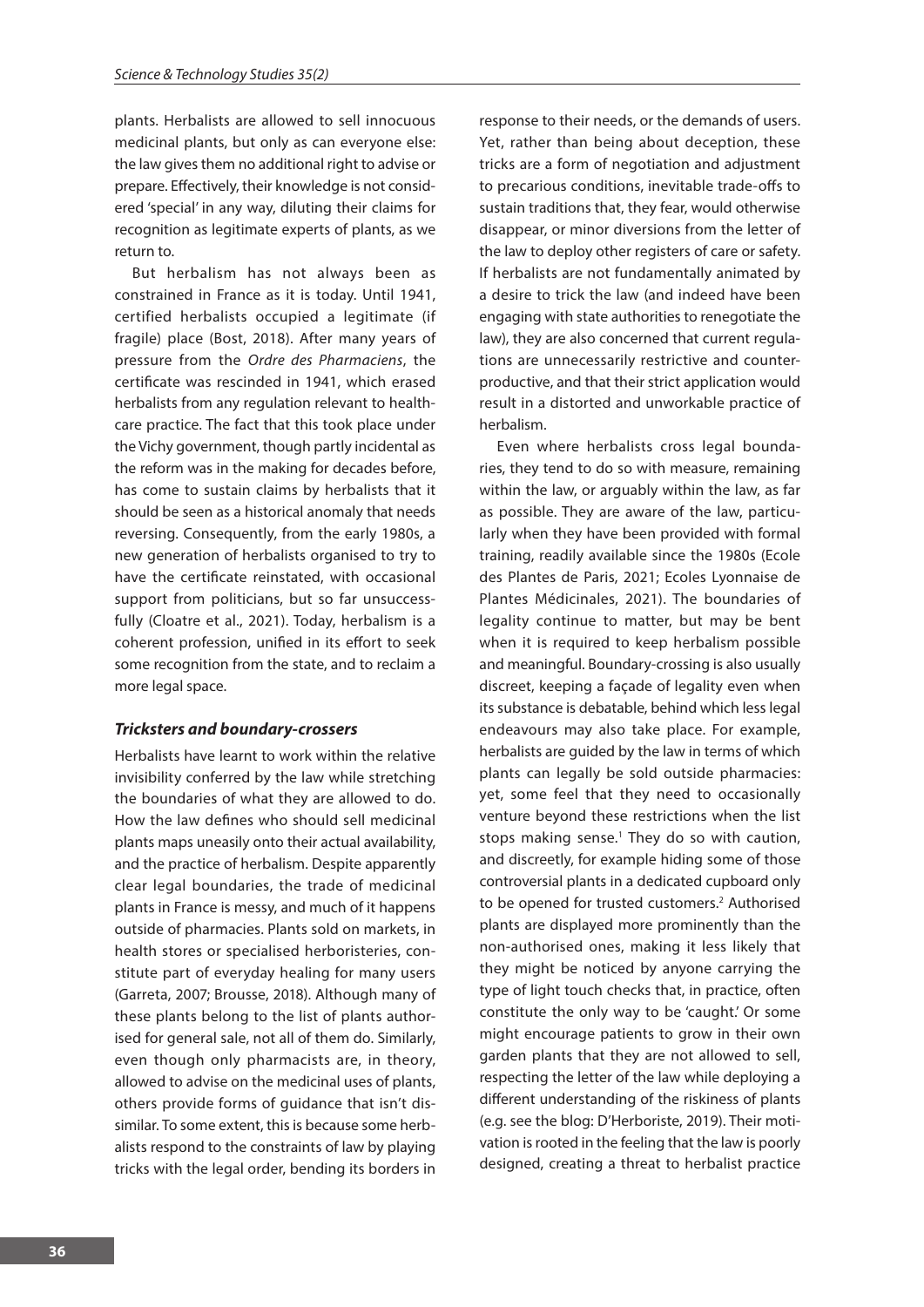through its blind spots. They consider the list to be ill-adapted and inconsistent, leaving out many of the most commonly used plants in traditional herbalism, or featuring only the less useful parts of specific plants.3

Similarly, their everyday work is constrained by the limits to the sort of claims they can make over healing and the advice they can give, since providing a diagnostic or health advice could bring a claim that they are acting illegally by undertaking acts legally reserved for pharmacists or doctors. Yet, selling plants without guidance or advice is seen by herbalists as problematic, a blindspot of the law that may expose users to risks rather than protect them.<sup>4</sup> Again, many herbalists comply with this requirement. Others apply some flexibility, seeking to remain within a zone of tolerance while providing expert guidance. They may play with words to define such guidance so that it is not construed as 'medical/medicinal.'<sup>5</sup> Any guidance provided through labels is similarly cautiously phrased, avoiding medical claims or explicit posology.<sup>6</sup> Such crafting can blur the boundary between health advice of the type reserved for pharmacists and doctors, and a broader type of non-expert suggestions provided to customers, and the boundary of il/legality.

In all these techniques, the aim is to direct attention away from practices that signal any boundary crossing: language, writing, objects are adjusted and moved around to suggest that nothing of (legal) significance is worth noting. Those who tease the boundaries of the law try to avoid attention (of pharmacists who may report them, of law enforcement officials) by playing subtle visual and spatial trickeries, creating a sense of doubt about what is at stake. But herbalists are also not the only actors enabling this pushing of legal boundaries to take place. If we are to seek intentionality in this particular misdirection, deviations are fostered and facilitated by the make-up of the law itself: the absence of statutory regulation and the lack of legal existence of herbalists in France means that much of their practice takes place in less regulated spaces. It is easy for borderline activities to go unnoticed because performances tend to be to a limited and sympathetic audience. Yet, these activities are not invisible: state agents or professional associations occasionally intervene, and stories of those who got caught and faced legal consequences travel far and fast. But such interventions are the exception to a more fluid everyday where rule-teasing is a secret hidden in plain sight: in that respect too, it resembles more a case of negotiation than of deception in ways that others have pointed out in their own analysis of il/legality (Cloatre and Enright, 2017; Cooper, 1996). For the most part, this negotiation does not prevent the broader infrastructure in which herbalism operates from holding up: in the day to day, most negotiations with the law and routine misdirections result in relatively peaceful and harmless coexistence between herbalists that monitor their own boundaries and legal agents that provide them with a zone of tolerance.

In this context, the stakes of the occasional boundary-crossing performed by some herbalists, and of this ongoing negotiation, can also be understood as part of a broader project of legitimation and resistance (Cooper, 1996; Fritsvold, 2009; Halliday and Morgan, 2013). Rather than being read as meaningless law-breaking, it is closer to a form of tacit activism, that seeks to expose and challenge the impact of the law on the ability for herbalism to survive (Cloatre and Enright, 2017). The ongoing efforts deployed by herbalists to renegotiate their position in law have been hampered by their ongoing precarity: attempts to be visible, and efforts to relaunch the profession, are made more difficult by the very strict limitations placed by the law on what they can do. In response, various individual and collective tactics have been put into place (Certeau, 2013). Stretching the boundaries of the law belongs to the former, with individual herbalists adopting different positions, some adhering to the strict boundaries of the law while others occasionally cross them, to sustain their ability to practice, and the future of their professions, and to remain visible and relevant. In that respect too, herbalists boundary-crossing is not mainly about breaking the law: rather they work through its blindspots, confident that their knowledge of plants means that they can safely circumvent the law while helping their patients/customers. They see patients as the main losers in a system that is so restrictive in terms of access to plants and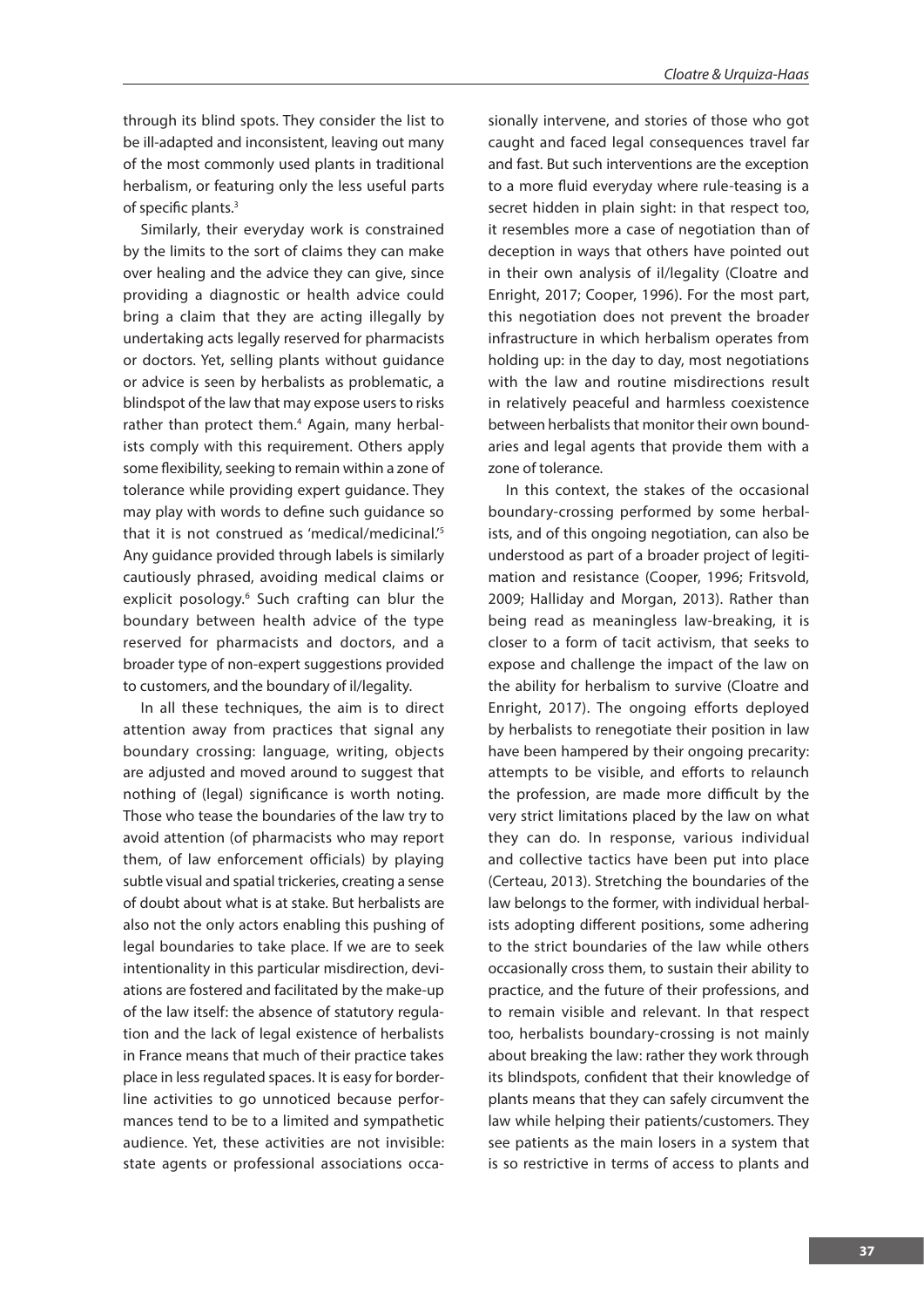plant-based medicines that they are more likely to be tempted to purchase treatment in less safe spaces, such as the internet.<sup>7</sup> Their bending of legal requirements is a response to these limitations of the system, a way to overcome what they see as unfair and harmful effects of a misadjusted legal system.

#### *Disappearing knowledges as regulatory misdirection*

Alongside their occasional performance of minute legal misdirections, herbalists have developed more collective strategies to renegotiate the law, bringing its incoherence to the eyes of the state through official routes, from the lobbying of individual officials to contributions to public conversations. This has been supported by careful strategies to redefine the common ground of their profession, with schools of herbalism developing extensive training for those seeking to join the profession, formalising the kind of knowledge that contemporary herbalism rests upon (Cloatre et al., 2021). So far, these efforts have been thwarted by a different set of tricks played by the legal system itself. Rather than the tricks, illusion and invisibility at play being the work of an identifiable trickster, however, those have a more systemic origin, embedded in modes of action of the law itself.

Despite the best efforts of herbalists to be given a space in the law, they have so far met limited success. Some individual MPs have been receptive to their demands, raising their concerns in parliament through parliamentary questions or, more significantly, two dedicated Senate commissions. But herbalists struggle to see their knowledge recognised as a particular form of expertise, and the minor bending of the law by some herbalists coexists with a more structural process of disappearance, where the politics of law become hidden under a cloak of science. The legal system operates on a series of misdirections, turning attention away from some matters, to direct it towards its seeming intervention or its claims to action, and away from its politics and tacit exclusions through an emphasis on scientific resources. One of the most effective 'tricks' of the legal system is to divert away from the particular type of knowledge that herbalists claim to possess, and their users wish to rely on. Through rhetorical and procedural manoeuvres, proposals by herbalists and users that a different kind of healthcare might exist, and that it might rest on a particular kind of expert knowledge, are discreetly effaced, disappearing behind the more forceful presence of scientific and biomedical demands.

This is in part because herbalists' knowledge is a challenge to regulators in France: regulators and the politically influential medical and pharmaceutical councils regard it as being popular rather than scientific knowledge. As a result, it continues to sit uneasily with the scientific expectations on which the regulation of medicines and healthcare professions is otherwise organised, and indeed the type of rationality on which modern law tends to rely. This tension, already ingrained in the laws that effectively consider herbalists as no more knowledgeable about medicinal plants than anyone else, has also hampered herbalists' efforts to be regulated otherwise: the boundaries of legitimate knowledge proposed by the law do not align with those followed by herbalists nor their customers. This disconnection has been striking whenever the question of herbalism has featured in parliamentary discussions. Since the 1980s, the (re)creation of a herbalist certificate has been occasionally raised through parliamentary questions. Each time, the response provided is the same – a cut and paste answer that brushes aside the possibility of a substantive discussion by rendering its problematique irrelevant: the certificate was rescinded in 1941, and medicinal plants are now sold only by pharmacists. In the eyes of the state, pharmacists have "complete knowledge of medicinal plants, in relation to their composition, pharmacological effects, and therapeutic uses" (Assemblée Nationale, 2020). This position negates the claims of herbalists or their supporters for a different kind of knowledge, focusing instead on the 'complete knowledge' that pharmacists possess. This was fleshed out further in the context of senatorial commissions, where (at the initiative of Senator Joël Labbé) the question of the diploma- and the future of herbalism in France- was explored in more detail. The commission proceeded with extensive interviews with a broad range of actors – including public agencies, Medical and Pharmaceutical Councils, industry, and schools of herbalisms –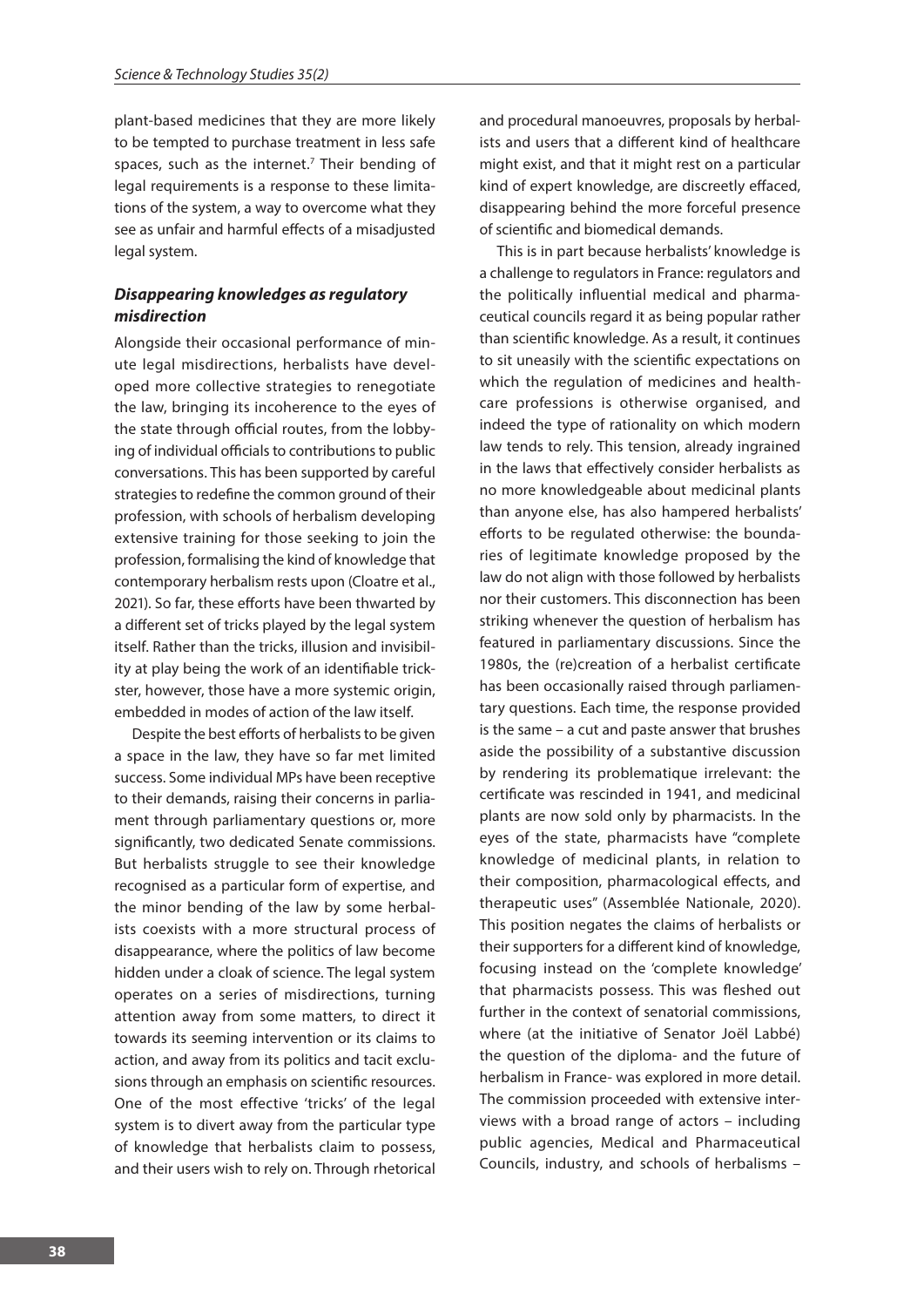juxtaposing the claims and positions of different interest groups, and illustrating the coexistence of different visions for medicinal plants. In these conversations, those who opposed the re-creation of a regulated profession for herbalists (notably representatives of the medical and pharmaceutical Councils)insisted that there was no need for such profession because pharmacists already fulfil that function. Pharmacists were the 'true' experts of medicinal plants, fulfilling any possible need for herbal medicine (e.g. French Senate, 2018). In these exchanges, like in the standard response Ministers have offered to parliamentary questions on herbalism, what becomes evident is that attention to the knowledge that pharmacists possess also renders invisible the alternative types of knowledge that herbalists want to see valued. Herbalists do not claim to know about plants in the same way as pharmacists do; their claims are underlined by a different kind of health politics, also made irrelevant by insisting on the ability of pharmacists to respond to all needs. These claims do not deny the value of science nor scientific knowledge, nor its lack of relevance to herbalism itself: indeed over the years, herbalists have made significant efforts to situate their own knowledge within scientific paradigms familiar to the legal system. Schools of herbalism reach out to science by introducing relevant teachings into curriculums, working with suppliers, manufacturers and producers who align with pharmaceutical regulations and learning from science where they see it as complementary to their practice (Bost, 2018). They seek to adhere to epistemologies that can make them more visible and more acceptable to the codes of the law. But they do so without entirely abandoning their attachment to the less explicable powers of nature or the roots of their practices in popular traditions: they consider those to also be relevant to how we relate to and engage with plants, and how we can preserve more fully their powers to heal, in their many dimensions. This includes a certain scepticism towards how plants are envisaged and transformed through pharmaceutical processes, and a wariness of the industrial logics that underpin pharmacological uses of plants. It is in this respect that their vision for a different kind of herbal healing is political, and lost in an emphasis

on the knowledge of pharmacists over plants as being 'complete.' This disappearance is effected by the legal system, not through direct confrontation, but through the repetition of what is seen as a straightforward, apolitical fact: expertise over plants is already supported by the law, and this expertise is all that patients may need. This is not to say that individual agents are seeking to deceive, or that they are themselves always actors rather than the audience in the legal misdirections at play: one of the strengths of legal misdirections is to rely on grander narratives and performances, within which everyday actions may individually be as expected, yet their association generate exclusion and fragility.

The effects of this disappearing act are read differently by herbalists and the legal system. For legal actors, it is a necessary step to protect patients from the dangers of plants. But by refusing to reach into the world of those who are seeking from herbalism something explicitly different from what pharmacists have to offer, and side-stepping suggestions that knowledge over plants may be multiple, the legal system also triggers some exclusions. Its denial of alterity leaves users dissatisfied with what pharmacists can provide needing to turn to less visible spaces on the edge of legality, where their only protection is the type of self-regulation herbalists have sought to develop. For herbalists, this is the most problematic side-effect of the regulatory system: although it ardently portrays itself as designed to protect vulnerable users, its apparent strictness distracts from its own limitation. Here, as in other areas of law, vulnerability is turned on its head: whereas the law's explicit aim is to protect, its ill-adjustment to everyday practice can result in fostering yet further risk and vulnerability, including by enabling zones of illegality (Munro and Scoular, 2012).

## **Herbalism in England: misdirections and routinised bureaucracy**

In England, herbalists have benefited from a common-law exemption to make herbal medicines, which means that they are not exposed to criminal law in the way French herbalists are (MacLennan and Pendry, 2011). Because of this, England was seen by the French herbalists we met as a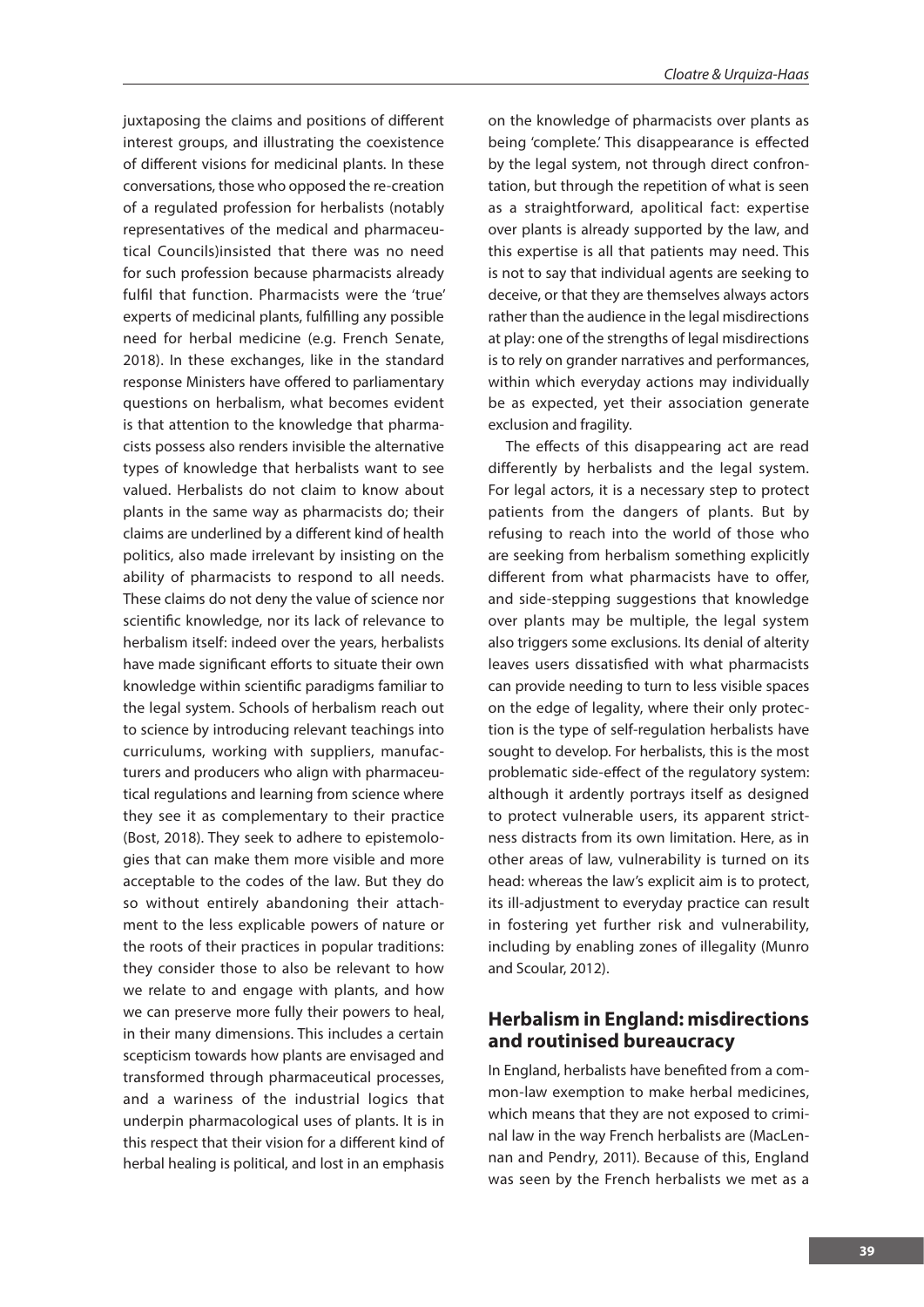more welcoming, as an idealised regulatory landscape.<sup>8</sup> The additional space given to herbal practice means that herbalists in England don't face the same threats of illegality, and the precarity they experience is of a different kind. They operate within a narrow space of practice allowed by a strictly defined legal exemption. This makes legal misdirections less striking, even more openly akin to a negotiation of boundaries. Areas of opaqueness proliferate along the margins between acceptable and less acceptable practices, which some herbalists feel the need to stretch to sustain what they see as meaningful practice. And for all its apparent efforts to recognise the kind of social demands that herbalism addresses, and put in place a detailed apparatus to protect those who choose to rely on it, it is not clear that the regulatory system has been willing to engage with herbalists knowledge, or their claims for difference, much more than the French system has.

Today, under the herbalists' exemption, subject to certain conditions, anyone can prepare, give, and sell herbal medicines (based on single or multiple herbal substances or preparations) in the context of a one-to-one consultation.<sup>9</sup> Some limitations apply: the herbal product should not be manufactured or assembled by a third party; the supply of the herbal remedy ought to be done in the same premise where it was assembled, and if using restricted herbs (for example, aconite, chinchona bark, ephedra), those must be kept safely away from the public (Medicines and Healthcare Regulatory Agency, 2014). Importantly, what herbalists can do can also legally be done by anyone else, because the herbalist title is not protected by law (Banerjee, 2009; Clarke et al., 2004).

The restrictions under which herbalists in England need to operate foster their own type of boundary-work that stretches the law in discreet ways, bending the borders of legality while appearing to be in full compliance. This is illustrative of the kind of negotiation fostered by lay engagements with the law. For example, changes to the legislation in 2012 brought by EU rules prevented herbalists from acquiring bespoke preparations ordered from third parties, causing practical difficulties to herbalists who had been relying on such supplies (McIntyre, 2011; Santosh,

2015) before the gradual shift away from common law.10 One herbalist we interviewed recalled researching the wording of the law, trying to figure out a way to stretch the boundaries of the meaning of 'manufactured' herbal products:

For a while you see under the 1968 Medicine's Act, I was trying to find a way that we could continue to legally practice. And there was a part in the Medicine's Act where I think trawling through the Medicine's Act sort of midnight one night and I came across the words about assembly and the words assembly were in that Act which said, as long as the product is assembled on the premises. And I thought, well I wonder what the actual legal term 'assembly' really means. I sort of trawled down, trawled down and sifted through the whole thing until my eyes were popping out and found that 'assembly' according to that definition meant putting a label on it, which seems ridiculous, but that is what it came down to. So I thought, well if we can get our external herbal suppliers to make up the prescription and send it back to us, we stick the label on and give it to the patient. We are still working within the law because the final assembly is taking place on our premises [...].<sup>11</sup>

Although she did not actualize this potential misdirection, this shows how herbalists can construe their practice through the finer components of legislation, looking for ways to expand definitions to make essential elements of their practice sustainable. Law is also produced and transformed through this craft: the letter of the law might be the purview of judges and regulators, but social actors find alternative meanings and construct legality out of continuous evolution in their relationship with the law (or in the absence of it) (Halliday, 2019; Hertogh, 2004). Such interpretations can go untested and unchallenged until the more exceptional intervention of formal legal actors, but in the everyday of the law, such interventions are not the norm. Another participant talked about how her health store offers lighttouch 'consultations' at the till, rather than in the private settings that the law requires.<sup>12</sup> This practice has been found in local studies in London too among Chinese herbalists (Teng et al., 2015). This was a way for her to work around restrictions to continue selling mixed herbal remedies, a key aspect of her practice. When explaining such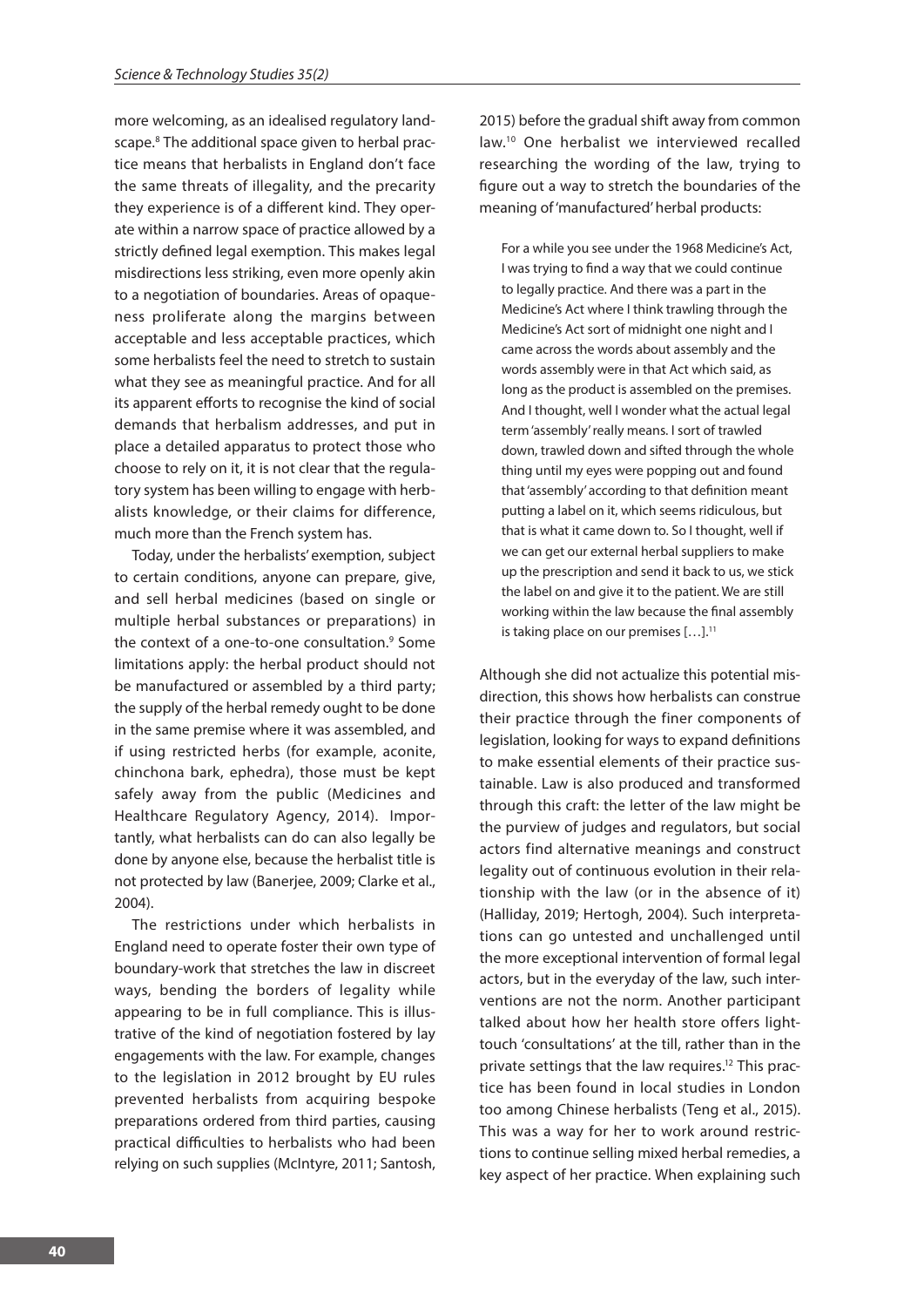negotiations, herbalists were conscious that they are somehow stretching the rules. Yet, like their French counterparts, they are also keen to try to avoid direct confrontations with legal institutions, looking for ways to make the requirements of the law workable for their everyday practice, and when this is not possible retaining as much of the spirit of the law in their adjustments as they can. Like in France, these minor misdirections are enabled by the regulatory system, and its fostering of zones of tolerance: most infringements carry little sanctions, and legal cases against herbalists have been rare. Rather than acts of law-breaking, the stretching of legal boundaries is a performance in which actors and audience play their part, as long as a degree of care and measure remains applied.

## *Disappearing knowledges as regulatory misdirection*

In very much the same way as their French counterparts, herbalists in England strive to show the relevance and particularity of their knowledge and to demonstrate it apprehends some aspects of healing differently from biomedical professions. If they accept that there are some overlaps in how different constituencies may know about plants and their healing power, they also revendicate a unique contribution and advocate for the survival of these modalities of healing. Yet, the regulatory system disappears herbalists knowledge as expertise, in ways that are more nuanced but not dissimilar to the French context.

In the last twenty years, herbalists' attempts to become a profession regulated by statute have failed. To some extent, their goal got caught into a broader deregulation agenda pursued by the British state, aimed at limiting statutory instruments because they were considered expensive, bureaucratic and ineffective (Allsop and Jones, 2018; Hampton, 2005). But by applying this logic to herbalism, the state performed a misdirection of its own: it evaded and postponed any serious engagement with claims of expertise by those who use plants as medicines. Legislators and other stakeholders in the regulatory debate have drawn attention to herbalisms' absence of a scientific basis or that those who make herbal medicines don't have a standardised and homogenous body of knowledge that transcends cultural differences

between healing traditions. The lack of homogeneity among those who use medicinal plants continues to sit uneasily with the universalist scientific expectations on which the regulation of medicines and healthcare professions is otherwise organised, and indeed the type of rationality on which modern law tends to rely. For example, the 2001 House of Lords Science and Technology Committee report segmented professions into legalisable and non-legalisable professions (Banerjee, 2009; House of Lords Select Committee on Science and Technology, 2000). Here, likeness to science- its ontological, epistemological and operative standards- became a way to discreetly sideline claims by non-European medical traditions. Western herbalism was considered more legalisable because of its closeness to scientific language and epistemological basis (Cant, 2020). By contrast, practitioners of Ayurveda and Traditional Chinese Medicine were deemed nonlegalisable professions, and even described as potentially 'dangerous,' because their knowledge was more akin to philosophy or religion. In the end, any hopes herbalists may have had for statutory regulation had to be abandoned.

It could be argued that herbalists' scientific character has been shaped by their exclusion from the healthcare system. Critics have long redirected attention towards the 'unscientific' character of herbalist practices to justify its regulation or prohibition. And in response, herbalists have tried to become more like doctors or like pharmacists: they have set up associations that set standards of conduct, they have incorporated scientific norms and practices in their education and training and they have promoted the integration of research about the therapeutic effectiveness of plants. Some of these associations have lobbied successive governments over the last hundred years to have their title protected. Protection of title serves two key objectives: it prevents non-experts from practising and unsafe practitioners can be banned from a register. Yet, herbalists have nevertheless failed in their attempts to convince parliament of the need to protect their title. This might seem surprising, considering herbalists have been somewhat tolerated and they have had allies in parliament who have been sympathetic to their plight. However, tolerance has not been born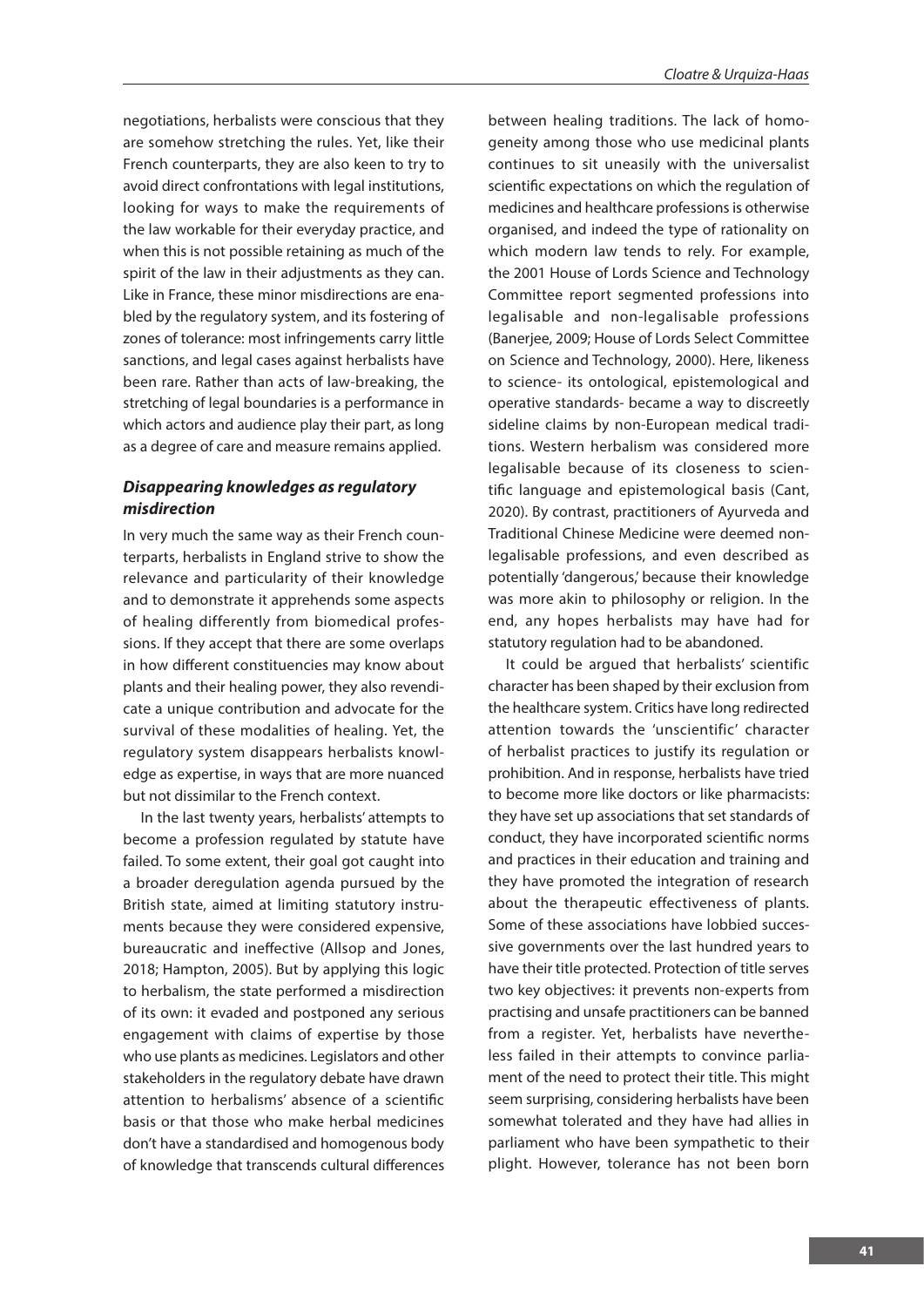completely out of trust in herbalism *per se*. Many times, it has been defended on other terms: for example, parliamentarians and other government institutions have defended herbalism on the basis of the freedom of choice of consumers and legislators own conception of Britain as a liberal country (e.g. House of Commons, 1985).

Despite herbalists attempts to have their profession protected by law, they have also rejected offers where their identity is at risk of being erased by becoming assimilated or subordinated to the medical profession. When Aneurin Bevan offered herbalists to join the National Healthcare System in 1948, herbalists rejected it because they would have had to fall under the oversight of doctors (MacLennan and Pendry, 2011). Today, herbalists and traditional healers using medicinal plants also have a plurality of voices and positions concerning such regulation. Most associations have been enthusiastic about regulation and embraced transformation into a more 'scientific' practice aligned with the law, and one that promotes the use of over-the-counter traditional herbal products when properly regulated. However, some factions have been more ambivalent about the benefits of becoming regulated by law, and have actively resisted the 'scientization' of herbalism because such a change would disappear the very knowledge and practices they have embodied (e.g. see the blog: Herbarium, 2009). Those involved in these networks prefer to stand at the edge of the law and sometimes stretch some of its rules. One of the herbalists even parodied the scientific identity she encountered in her university education by wearing laboratory coats and acting out at the same time 'witch-like' behaviours.<sup>13</sup> This re-appropriation of the exclusion is also a resistance to the pull to become subjected by the symbols of scientific authority (Loizidou, 2007). That same herbalist also used the symbol of magic as a way of reembracing the otherness of herbalism and deflecting criticism from what is understood as a scientific standpoint:

When we first qualified and we first went out onto the market stall, we were met with a lot of people kind of saying, can you prove that it works? How do we know? We responded by bringing scientific research, our papers and they just even when you

have got all of that, they still want to push and go, how do you know it works? What is it? And then, one day, I don't exactly know how it came about, but we made witch's costumes and we put black pointy hats on and we had a cauldron and then nobody ever asked us if it works anymore. All those people were just kept away.14

Regardless of herbalists' chosen response, the regulatory system has two limitations: the first is the implication that herbalists knowledge needs transforming, along epistemological lines that do not necessarily sit well with some of their beliefs. In this process, claims to be 'otherwise' are discreetly silenced in favour of a conditional acceptance, that depends on embracing more scientific paradigms (Dixon, 2014; McIntyre, 2011). The second is that, even if herbalists are to embrace new regulatory demands, unless their title is protected anyone could claim to be a herbalist regardless of their own credentials. Herbalist knowledge remains at best tolerated but is not seen as sufficiently palpable to be protected as expertise. Yet, the complex bureaucratic apparatus that was created as an alternative to statutory regulation makes such tacit exclusion, and lack of protection, hardly visible. This is arguably the most striking type of misdirection undertaken by the regulatory system, and one that may be most common to contemporary societies: bureaucratic routines are deployed as a way to diffuse and disappear more complex socio-political claims, and epistemological debates.

#### *Bureaucracy and the deflection of debate*

While herbalists had sought to be offered the legitimacy and protection conferred by professional statutory regulation, the British government provided a rather different response. In 2011, the government announced that it would create a register of practitioners using unlicensed herbal medicines, to be overseen by the Health and Care Professions Council (HCPC) (Barber, 2014). Herbalists and traditional healers thought they had finally succeeded in their efforts for state recognition as a scientific discipline. As one of our interviewees noted, the HCPC was "the natural home for herbal medicine, because it is setting standards. It is about making sure that people can't practice if they are struck off."15 However, this deci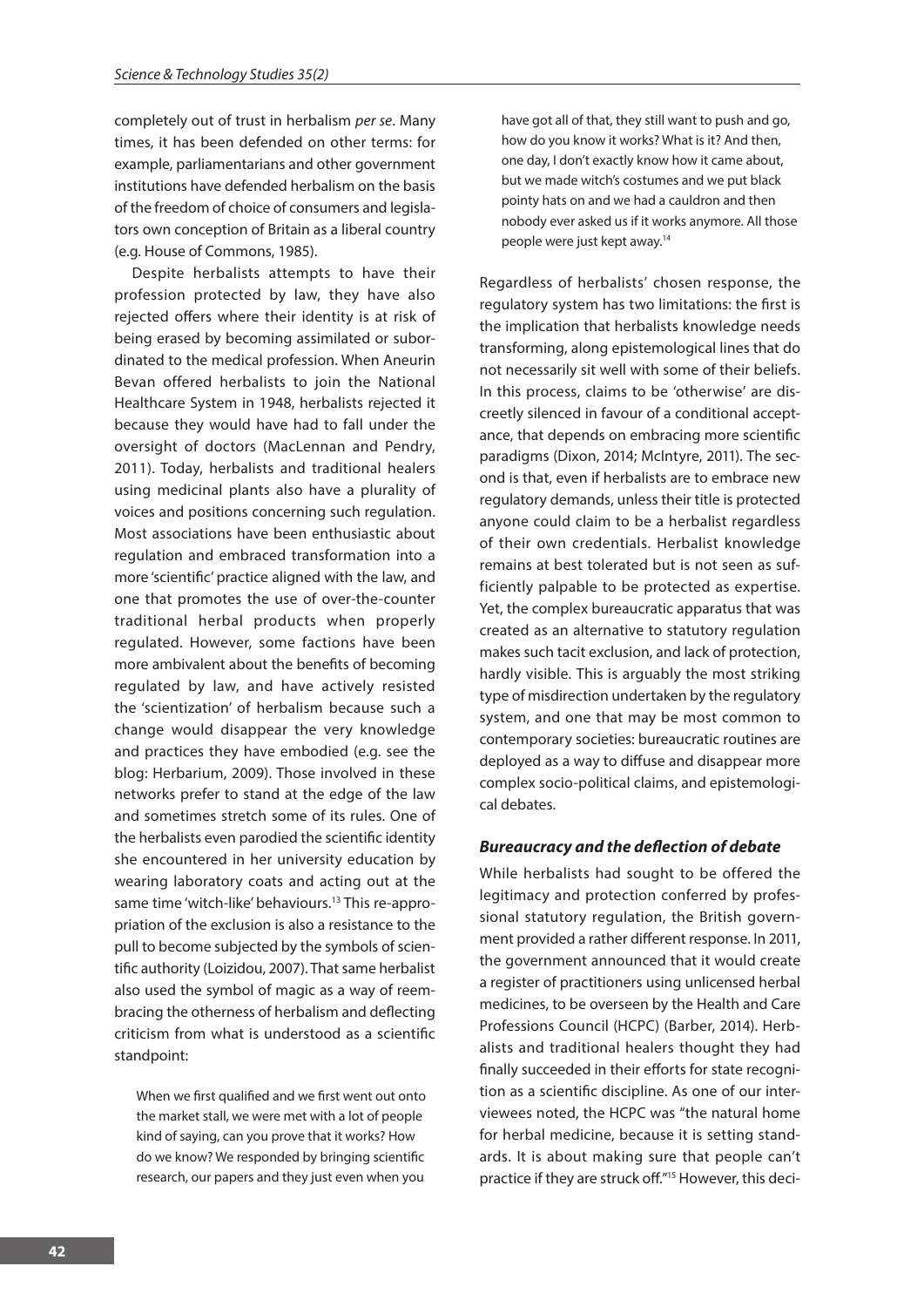sion was overturned in 2014. Instead, herbalists were brought under the oversight of the accredited register program of the Professional Standards Authority (PSA) (Wadell, 2019; Walker, 2015), triggering a rather different, and more bureaucratic approach.

Set up in 2002, the PSA is an independent meta-regulator that 'regulates the regulators.' Meta-regulators imply re-casting the function of law from direct control to proceduralisation (Scott 2004; Aust and Gozlan, 2010). For example, in the case of the PSA, one of its functions is to oversee the processes for dealing with complaints and standards used by all health professions, including doctors, nurses midwives, etc., without directly engaging with the professions themselves (Allsop and Jones, 2018). Instead, it oversees the procedural systems that other regulators have put in place.<sup>16</sup> This oversight by a dedicated agency enables the state to scale back traditional legal mechanisms, relying instead on less direct means of shaping professional behaviours through standards, guidelines, codes of conduct, education, etc. Self-regulating bodies- such as those created by the accredited registers scheme - have to follow a set of standards and processes to identify risks posed by registrants and mechanisms to mitigate them (PSA, 2015, 2018). If they fail to uphold such standards, the self-regulating bodies themselves will lose their accreditation, and, it is implied, their legitimacy. While the goal is to improve standards of practice, the day-to-day working has produced something rather different, where regulatory choreographies become an end in and of themselves. For some of the herbalists we interviewed and their associations, the focus on procedural actions risked missing out on substantive controls needed to protect end-users from unqualified healers, producing an illusion of regulation rather than any meaningful oversight. This approach to regulation assumes that the risks of unregulated professions are manageable through bureaucratic control focused on policing behavioural norms to manage the indeterminacy in healing relationships (Doyal, 1990; Gjengedal et al., 2013). But it does not engage with the substance or knowledges shaping the practices at stake, leaving aside the more difficult questions raised by herbalists' demand for statutory regula-

tion, since the knowledge(s) on which they rely is not relevant to the exercise. In its practice, this form of regulation may have made complementary medicines visible and knowable, and thus, "amenable to measurement, verification and validation," (Wahlberg, 2015: 13) but it does little to engage their epistemological claims, nor to offer direct protection to practitioners or users.

This subtle misdirection sidelines politically thorny questions about herbal medicine's efficacy and knowledge-base and redirects attention to the governance of standards, guidelines and other processes. On one hand, what unfolds is a more insidious and fragmented system of regulation that fails to engage with herbalism and other traditional healing knowledges on their own terms. Herbalists are not swooned by the charm. Most herbalist associations rejected this option, voicing their opposition to a system they deemed to be a mere regulatory illusion or a duplicate of what they were already doing (Dissenting Members of Herbal Practitioner and Medicines Working Group, 2015). It remains selfregulation without any ability to punish intruders and those who they deem potentially dangerous practitioners because the state has not protected their title. They regard it as regulation without any teeth, lacking any ability to correct risks associated with the use of plants, and side-stepping the main argument in favour of regulation: protecting the specialist knowledge required to mix and use plants correctly. At the same time, leaders of herbalist associations interviewed worry that embracing the PSA model would mislead people into believing that there is effective regulation.17 Today, two decades after the parliamentary inquiry that opened the door to the process towards statutory self-regulation, herbalists suffer from legislative fatigue and have a hard time believing in the magic of the law. They have not only figured out that the apparatus of professional governance is a magic trick, meant to create the illusion of accountability and enforcement of the rule of law, but they've also realized the magician is a trickster, a figure with no real power other than from those who believe in it and its rituals. Instead, they prefer to continue to practice away from its performance.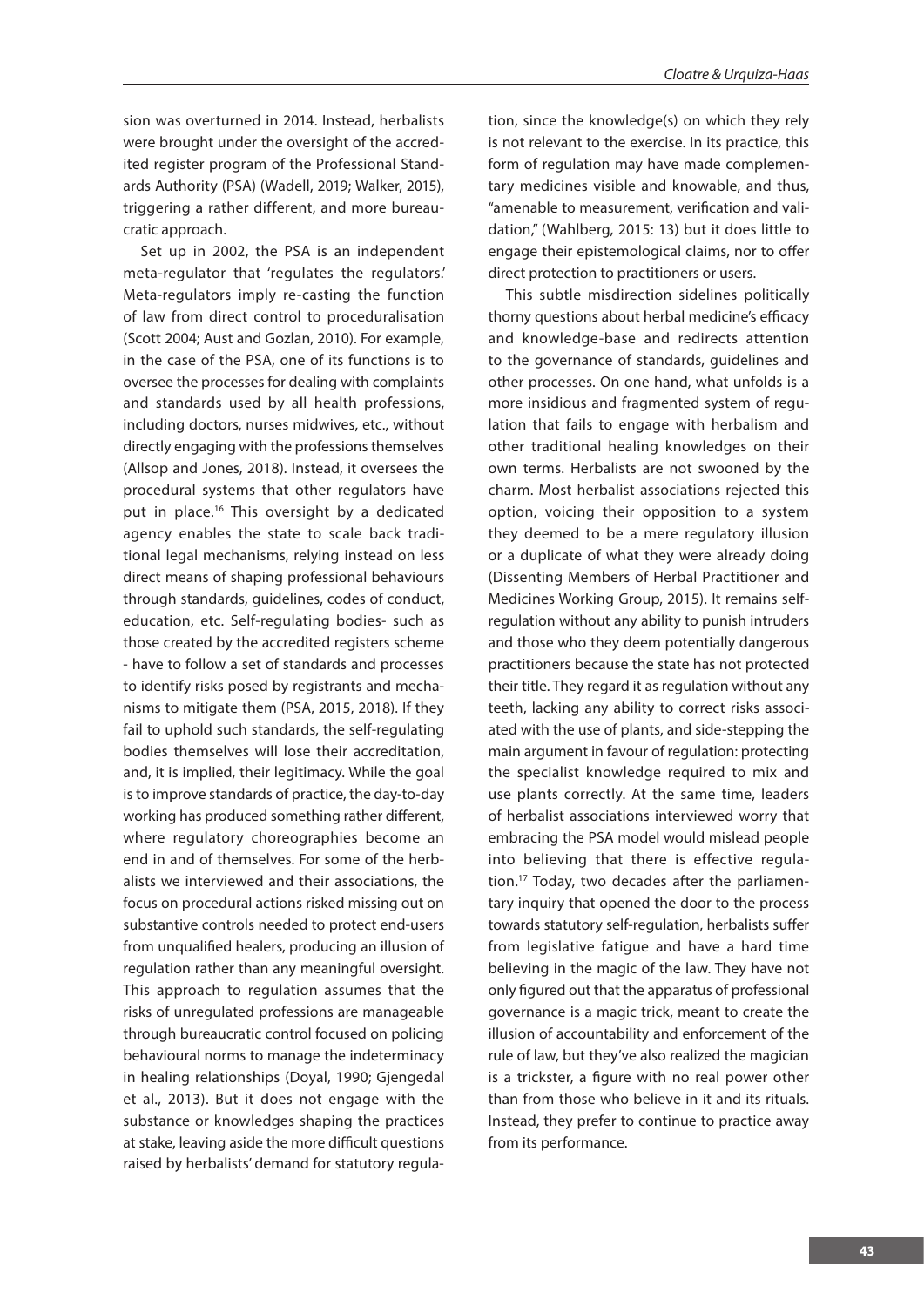## **Conclusion**

Overall, both in France and England the interface between law and herbalism is riddled with misdirections: both regulators and herbalists foster a situation in which an illusion of cohabitation between legal logics and herbalist practice is provided. Yet, such cohabitation is resting on efforts to make others look elsewhere: herbalists negotiate their precarious activities between more or less visible registers, playing on the ambivalence of the law where they feel this is needed or justified. Regulators, willingly or not, disappear the particularities of herbalist knowledge and their users' demands, denying some of their more political claims for epistemological alterity. In these debates as elsewhere, scientific knowledge and rationality deflect attention from other calls and voices. Herbalists, and patients who seek their advice and resources, are voicing dissatisfaction with what is available elsewhere, and indeed with biomedicine. Those who reaffirm the adequacy of existing regulation through a reminder of the range of biomedical resources available, or propose ways for herbalists to be more like (biomedical) health professionals, are drowning rather than engaging those dissident voices.

An effect of this situation, that herbalists most critical of the law we met decried, is to foster precarity and vulnerability, of herbalists as well as of patients. This in itself could be read as a form of misdirection, though unintended, inscribed in the logic of illegality itself: as claims and lifestyles are left out of legal debates, and pushed to the fringes of legality, they are displaced into less visible and less protective spaces. For herbalists, the biggest failure of the system is that no legal barriers are placed to prevent healers they consider less qualified, or less scrupulous, from practising. In pointing to this blindspot, they denounce some of the misdirections produced by law, hiding away the very possibility of ill-intended tricking that it fosters. The law claims to protect through restriction, criminalisation or selective legitimation, insisting on its completeness and the value of its rituals. Yet it leaves in its blindspots those whose world-making projects are deemed irrelevant or incompatible, relegating them to less legal or unregulated, and less protected, spaces. As the fragile status quo remains, herbalists and

legal agents continue to perform everyday misdirections that, though multiple in their forms and mechanisms, open up questions about the nature of both herbalism and law. Each one plays into the game where both play expected roles, but in everyday life, some fall short of that 'ideal' and others take their role too seriously, to the point they believe their performances are real. Or one may say, with time, they become 'real' as reinterpretations and adaptations between herbalists and regulators become sedimented through practice (Butler, 1988; Callon, 2010). In the negotiations between herbalists and the law, broader questions of national politics also shape the kind of performances at play. In France, the background is in part about institutional tensions: changes to the rights of herbalists also touch on the sensitive question of where the exclusive rights of pharmacists and doctors extend, and where the monopoly of pharmacy over borderline products may be eroded. At the same time, the apparent attachment of the state to narratives of science, and of protecting through science and law, echoes broader expressions of Republican values. In England, bureaucratic rituals are part of a broader turn towards decentralised governance, where substantive decision-making can become dissolved in more mundane techniques of surveillance.

The performative coexistence of law and herbalism clashes with the portrayal of law as a pillar of rationality. Despite its continued reliance on scientific institutions as norm-productive, and on bureaucratic procedures as productive of a particular form of protection, ongoing negotiations expose the limits of law's grander narrative as rational, predictable and transparent. A key feature of law's magic is its ability to create fictions of separation and indivisibility where there is entanglement, yet everyday frictions expose some of the tricks at play. Insofar as the purification process is prone to fail or misfire (Callon, 2010; Latour, 2012), an everyday legal misdirection disrupts the gaze away from key political demands, while creating the illusion of 'action.' Driven by consumer desires, global herbal medicine markets thrive (Banerjee, 2004; Barnes et al., 2007; Kudlu and Nichter, 2019) and states are pressured to establish accountability mechanisms without willingly sanctioning herbalists knowledge. These tensions map onto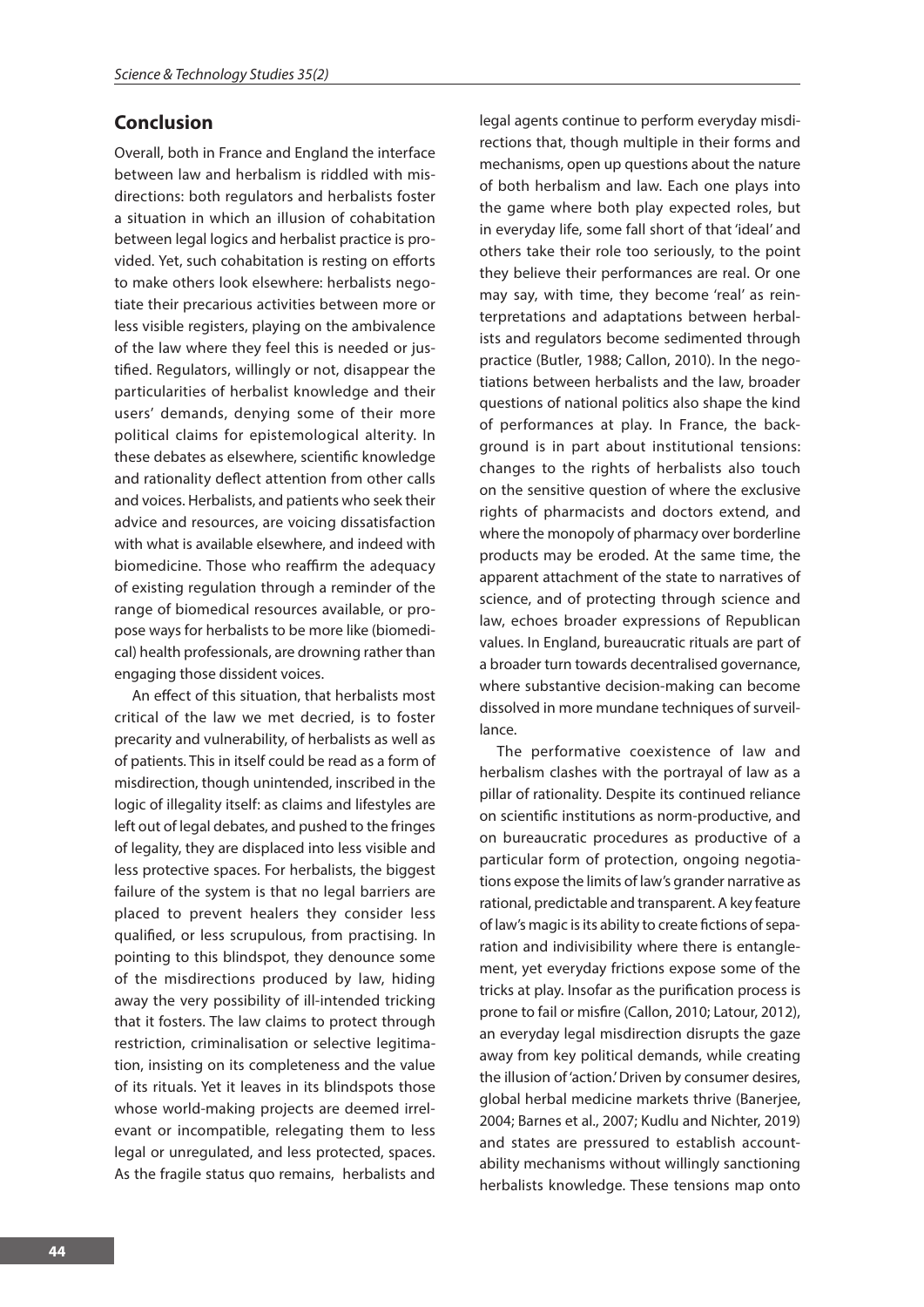narratives of the disenchantment with modernity, including how law participates and is one of its main adherents. The disenchantment operated by the law seeks to purify practices from the irrational, but in doing so fails to acknowledge the cohabitation of modern law with other ways of being. Weeding the magic out of herbalism, relocating it carefully into the remit of science, is an easier way for the law to tame it as an object and make it manageable. In turn, resistance to regulation is in a way a form of rebellion directed against the disenchantment of the plant world. Legal discourses take part in the stories of disenchantment characterised by the use of rationality as a replacement of magic, and predictability as a replacement of wonder (Bennett, 2001).

## **Acknowledgements**

We are grateful to the anonymous reviewers and to the editors and other contributors to this issue for their extensive feedback and helpful suggestions, and to the Wellcome Trust for supporting our research (Grant 200380/Z/15/Z).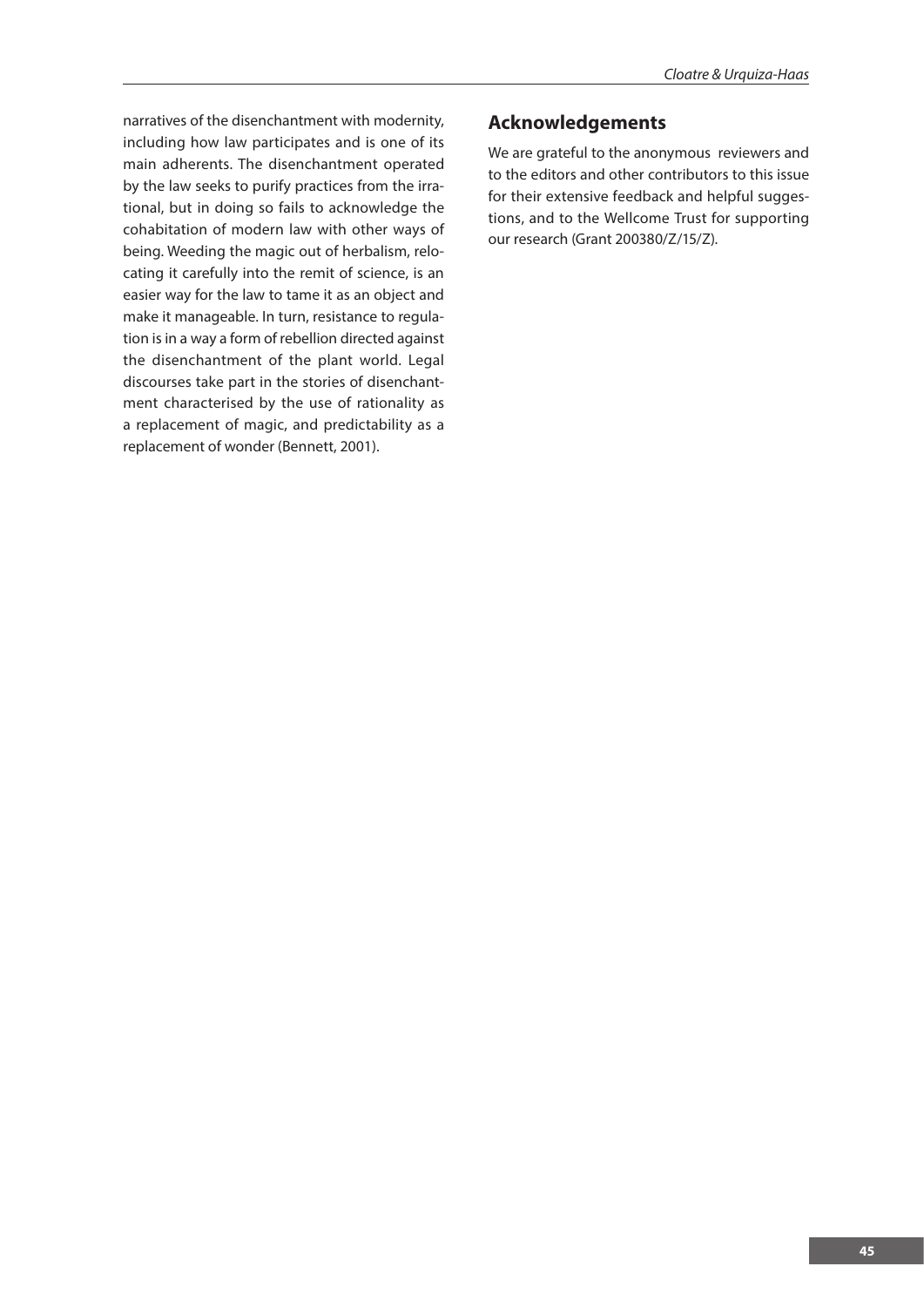## **References**

- Adams V (2002) Randomized Controlled Crime: Postcolonial Sciences in Alternative Medicine Research. *Social Studies of Science* 32(5): 659–690.
- Adams V, Miller S, Craig S, et al. (2005) The Challenge of Cross-Cultural Clinical Trials Research: Case Report from the Tibetan Autonomous Region, People's Republic of China. *Medical Anthropology Quarterly* 19(3): 267–289.
- Allsop J and Jones K (2018) Professional Health Regulation in the Public Interest. In: Chamberlain JM, Dent M, and Saks M (eds) *Professional Health Regulation in the Public Interest*. Bristol: Policy Press, pp. 1–22. DOI: 10.1332/policypress/9781447332268.001.0001.
- Alvarez-Nakagawa A (2017) Law as Magic. Some Thoughts on Ghosts, Non-Humans, and Shamans. *German Law Journal* 18(5): 1249–1276.
- Assemblée Nationale (2020) *Question écrite N°26937 de M. Jean-Charles Larsonneur on the 3rd March 2020*. Paris. Available at: https://questions.assemblee-nationale.fr/q15/15-26937QE.htm (accessed 3 May 2022).
- Aust J and Gozlan C (2010) Bringing the Rules Back In. Peer Review, Bureaucracy and the Reform of Science Governance in France (1960-2010). In: Simon D, Kuhlmann S, Stamm J, Canzler W (eds) *Handbook of Science and Public Policy*. Cheltenham: Edward Elgar Publishing, pp.122 - 140.
- Ball MS (1975) The Play's the Thing: An Unscientific Reflection on Courts Under the Rubric of Theater. *Stanford Law Review* 28(1): 81–115.
- Banerjee M (2004) Local Knowledge for World Market: Globalising Ayurveda. *Economic and Political Weekly* 3(January): 89–93.
- Banerjee M (2009) *Power, Knowledge, Medicine: Ayurvedic Pharmaceuticals at Home and in the World*. Himeyatnagar: Orient BlackSwan.
- Barber S (2014) *Regulation of Herbal Medicines*. London: House of Commons Library. Available at https:// researchbriefings.files.parliament.uk/documents/SN06002/SN06002.pdf (accessed 8 May, 2021).
- Barnes J, Anderson LA and Phillipson DJ (2007) *Herbal Medicines*. London: Pharmaceutical Press.
- Barshack L (2000) The Totemic Authority of the Court. *Law and Critique* 11(3): 301–328.
- Bennett J (2001) *The Enchantment of Modern Life: Attachments, Crossings, and Ethics.* Princeton: Princeton University Press.
- Bitcon C, Evans S and Avila C (2016) The re-emergence of grassroots herbalism: An analysis through the blogosphere. *Health Sociology Review* 25(1): 108–121. DOI: 10.1080/14461242.2015.1086956.
- Black J (2002) Critical Reflections on Regulation. *Australian Journal of Legal Philosophy* 27: 1-35. DOI: 10.4324/9781351126816-2.
- Bost I (2015) *Herbaria: Ethnologie Des Herboristes En France, de l'instauration Du Certificat En 1803 à Aujourd'hui*. Nanterre La Défense: Thèse pour l'obtention du grade de docteur en Ethnologie.
- Bost I (2018) Des Herboristes et Des Pharmaciens: Autopsie d'une Relacion Complexe. In: Faure O and Guillemain H (eds) *Pour En Finir Avec Les Médecines Parallèles*. Histoire. Toulouse: Presses Universitaires du Midi.
- Brosnan C (2015) ' Quackery ' in the Academy ? Professional Knowledge,Autonomy and the Debate over Complementary Medicine Degrees. *Sociology* 49(6): 104–1067. DOI: 10.1177/0038038514557912.
- Brosnan C (2017) Alternative futures: Fields, boundaries, and divergent professionalisation strategies within the Chiropractic profession. *Social Science of Medicine* 190: 83–91. DOI: 10.1016/j.socscimed.2017.08.018.
- Brosnan C, Vuolanto P and Brodin Danell JA (2018) Introduction: Reconceptualising Complementary and Alternative Medicine as Knowledge Production and Social Transformation. In: Brosnan C, Vuolanto P and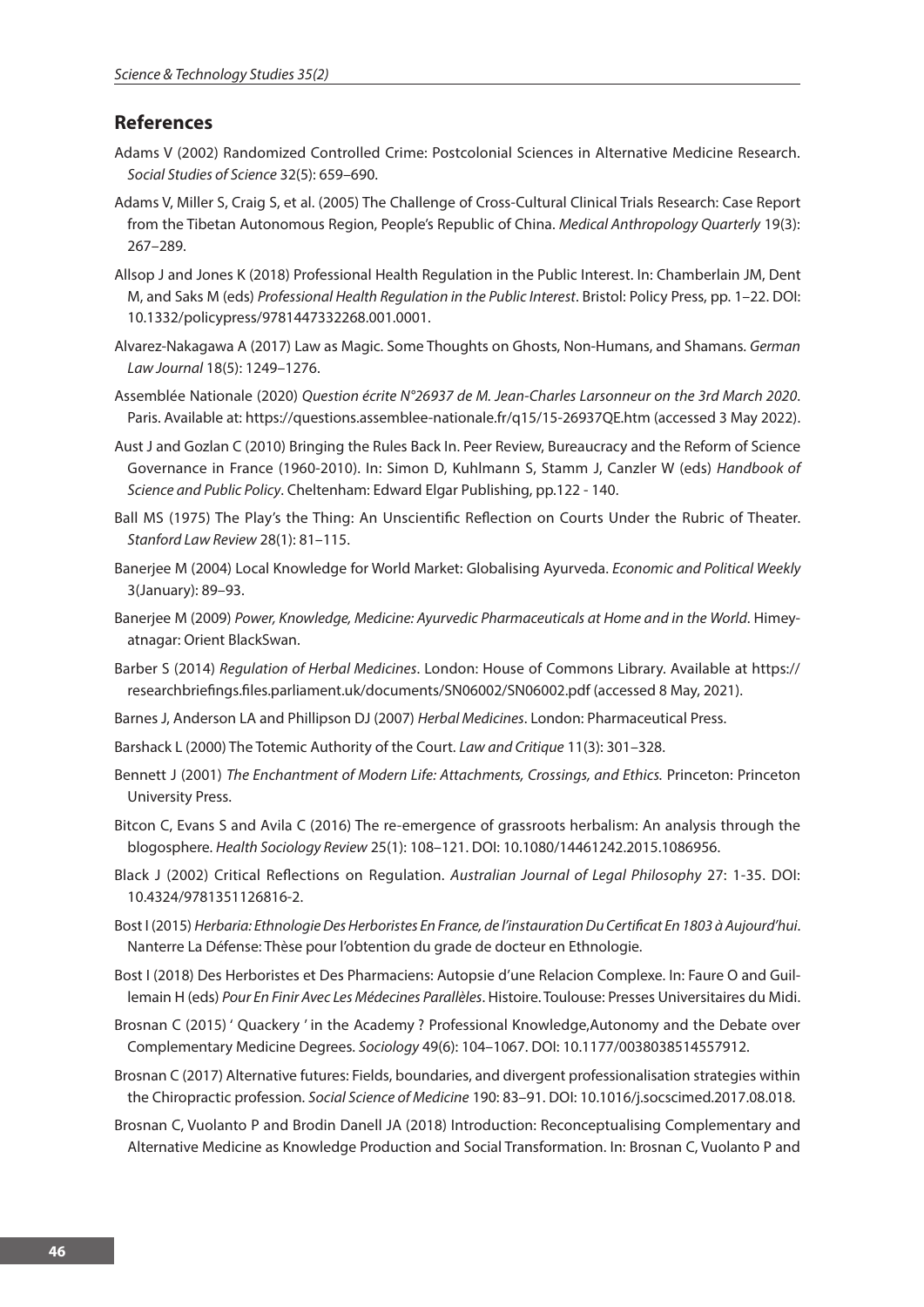Brodin Danell JA (eds) *Complementary and Alternative Medicine: Knowledge Production and Social Transformation*. London: Palgrave Macmillan, pp. 1–29. DOI: https://doi.org/10.1007/978-3-319-73939-7.

- Brousse C (2018) *Ethnobotanique et herboristerie paysanne en France: Anthropologie de la relation des hommes au végétal médicinal (deuxième moitié du XXe siècle – première moitié du XXIe siècle)*. PhD Thesis, Université d'Aix-Marseilles, France.
- Butler J (1988) Performative Acts and Gender Constitution: An Essay in Phenomenology and Feminist Theory. *Theatre Journal* 40(4): 519. DOI: 10.2307/3207893.
- Callon M (2010) Performativity, misfires and politics. *Journal of Cultural Economy* 3(2): 163–169. DOI: 10.1080/17530350.2010.494119.
- Campion MD (2003) Les résonances actuelles de la loi de Germinal: Monopole pharmaceutique et exercice illégal de la pharmacie. *Revue d'Histoire de la Pharmacie* 91: 395–406. DOI:10.3406/pharm.2003.6296.
- Cant S (2020) Medical Pluralism, Mainstream Marginality or Subaltern Therapeutics? Globalisation and the Integration of 'Asian' Medicines and Biomedicine in the UK. *Society and Culture in South Asia* 6(1): 31–51. DOI: 10.1177/2393861719883064.
- Certeau M de (2013) *The Practice of Everyday Life.* Berkeley: University of California Press.
- Clark JH (1930) Abracadabras in the Law. *The North American Review* 229(5): 584–91.
- Clarke DB, Doel MA and Segrott J (2004) No alternative? The regulation and professionalization of complementary and alternative medicine in the United Kingdom. *Health and Place* 10(4): 329–338. DOI: 10.1016/j. healthplace.2004.08.001.
- Cloatre E and Enright M (2017) 'On the perimeter of the lawful': Enduring illegality in the irish family planning movement, 1972-1985. *Journal of Law and Society* 44(4): 471–500. DOI: 10.1111/jols.12055.
- Cloatre E and Pickersgill M (2020) A sociology of law and science. In: Priban J (ed.) *Research Handbook on Sociology of Law*. Cheltenham: Edward Elgar, pp. 81–92.
- Cloatre E, Urquiza-Haas N and Ashworth M (2021) Legalities of Healing: Handling Alterities at the Edge of Medicine in France, 1980s–2000s. *Osiris* 36: 328–348.
- Cole SA and Bertenthal A (2017) Science, Technology, Society, and Law. *Annual Review of Law and Social Science* 13(1): 351–371. DOI: 10.1146/annurev-lawsocsci-110316-113550.
- Collin S (2004) Regulation in the Age of Governance : The Rise of the Post- Regulatory State. In: Jordana J and Levi-Faur D (eds) *The Politics of Regulation: Institutions and Regulatory Reforms for the Age of Governance*. Cheltenham: Edward Elgar Publishing, pp. 145-174.
- Conaghan J (2013) *Law and Gender*. Oxford: Oxford University Press.
- Cooper D (1996) Institutional Illegality and Disobedience: Local Government Narratives. *Oxford Journal of Legal Studies* 16(2): 255–274. DOI: 10.1093/ojls/16.2.255.
- Corcos C (2001) *Magical Images in Law*. In: Wagner A and Cheng L (eds) *Explorations of Courtroom Discourse*. Farnham: Ashgate, pp.131-176.
- Cowan D (2004) Legal Consciousness: Some Observations. *Modern Law Review* 67(6): 928–958. DOI: 10.1111/j.1468-2230.2004.00518.x.
- D'Herboriste MB (2019) L'herboristerie Et La Législation En France. Available at: https://maboxdherboriste.fr/ lherboristerie-et-la-legislation-en-france (accessed 18 June 2021).
- Dissenting Members of Herbal Practitioner and Medicines Working Group (2015) Public Statement from dissenting members of the Herbal Practitioner and Medicines Working Group to Department of Health (DH). Available at: https://bhma.info/wp-content/uploads/2015/03/Open-letter-Dr-Dan-Poulter-27- March-15.pdf (accessed 29 June 2019).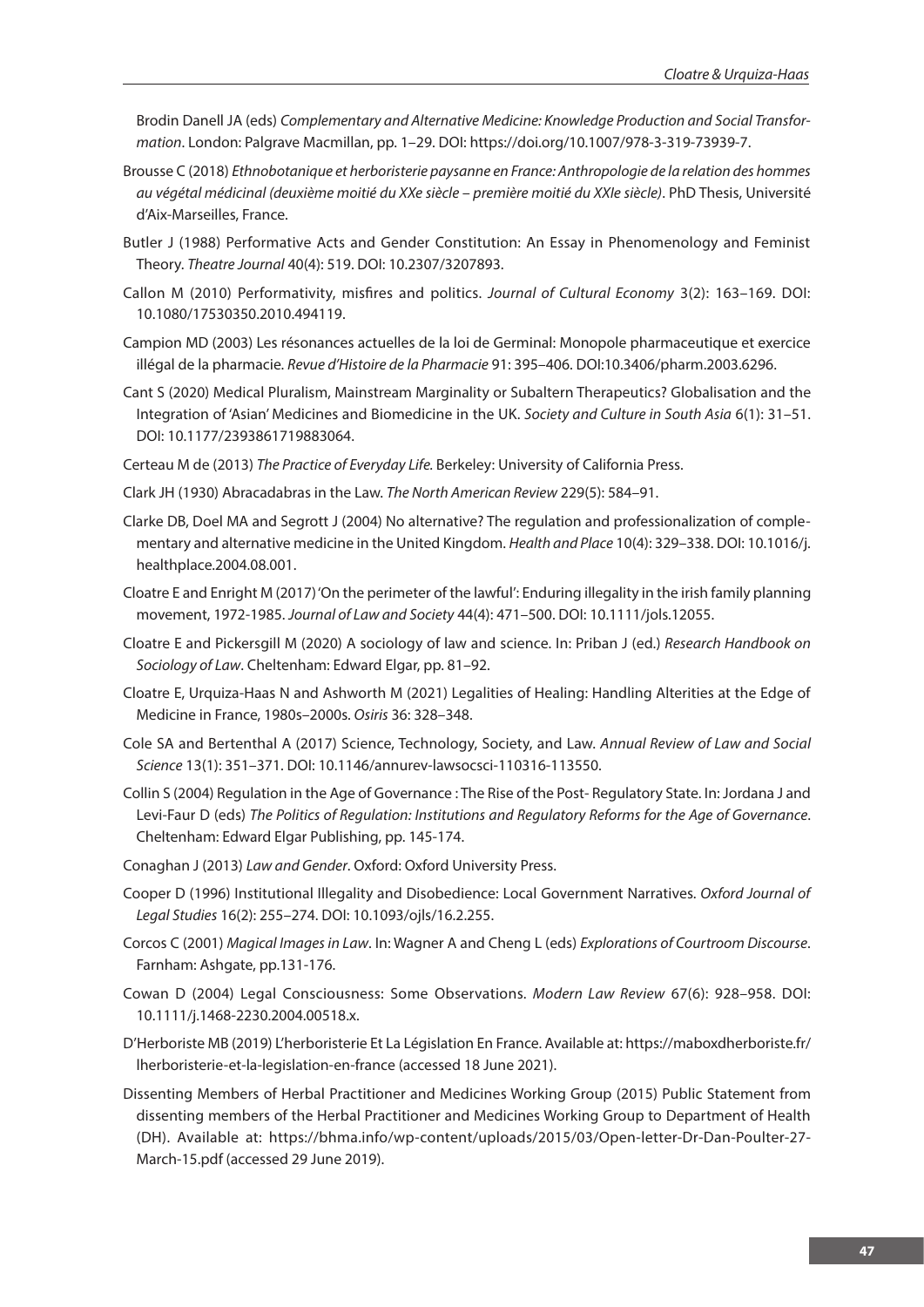- Dixon AL (2014) *Moving in from the Fringes: The Regulation of Complementary Practitioners in the UK*. PhD Thesis, London School of Economics, UK.
- Doyal L (1990) Medical Ethics and Moral Indeterminacy. *Journal of Law and Society* 17(1): 1–16.
- Dreher MC (1983) Folk Medicine and Herbal Healing. *Journal of Psychoactive Drugs* 15(3): 235–237. DOI: 10.1080/02791072.1983.10471956.
- Ecole des Plantes de Paris (2021) Ecole des Plantes de Paris. Available at: http://www.ecoledesplantes.net/ (accessed 17 June 2021).
- Ecoles Lyonnaise de Plantes Médicinales (2021) Formation Longues. Available at: https://www.ecoledeplantesmedicinales.com/formations-plantes-medicinales-savoirs-naturels/formations-longues/herbalistelyon.html (accessed 17 September 2021).
- Elzière P (1986) Des médecines dites naturelles. *Sciences sociales et santé* 4(2): 39–74. DOI: 10.3406/ sosan.1986.1033.
- Evans S (2008) Changing the knowledge base in Western herbal medicine. *Social Science & Medicine* 67(12): 2098–2106. DOI: 10.1016/j.socscimed.2008.09.046.
- Fletcher I, Birko S, Dove ES, et al. (2019) Co-production and Managing Uncertainty in Health Research Regulation: A Delphi Study Isabel. *Health Care Analysis* 28: 99-120. DOI: 10.1007/s10728-019-00383-9.
- French Senate (2013) Rapport fait au nom de la Commission d'enquête sur l'influence des mouvements à charactère sectaire dans le domaine de la santé. In: *Tome 1, Session Ordinaire (2012–2013) No.480*, Paris, 2013. Sénat.
- French Senate (2018) Comptes Rendus de la MI Developpement de L'Herboristerie. Available at: http://www. senat.fr/compte-rendu-commissions/20180709/mi\_herbo.html (accessed 19 May 2021).
- Fries CJ (2008) Governing the health of the hybrid self: Integrative medicine, neoliberalism, and the shifting biopolitics of subjectivity. *Health Sociology Review* 17(4): 353–367. DOI: 10.5172/hesr.451.17.4.353.
- Fritsvold ED (2009) Under the Law: Legal Consciousness and Radical Environmental Activism. *Law and Social Inquiry* 34(4): 799–824.
- Garreta R (1998) Ces plantes qui purifient. De l'herboristerie à l'aromathérapie. *Terrain. Anthropologie & sciences humaines* (31): 77–88. DOI: 10.4000/terrain.3140.
- Garreta R (2007) *Des Simples à l'essentiel*. Toulouse: Presses Universitaires du Mirail.
- Geschiere P (2019) *Witchcraft and the Limits of the Law: Cameroon and South Africa. Law and Disorder in the Postcolony*. Chicago: University of Chicago Press. DOI: https://doi.org/10.7208/9780226114101-007.
- Gjengedal E, Ekra EM, Hol H, et al. (2013) Vulnerability in health care reflections on encounters in every day practice. *Nursing Philosophy* 14(2): 127–138. DOI: 10.1111/j.1466-769X.2012.00558.x.
- Goodrich P (1996) *Law in the Courts of Love: Literature and Other Minor Jurisprudences*. London and New York: Routledge.
- Grisoni A (2012) De la naturopathie rurale à la santé naturelle : distanciation et assimilation autour de la notion d'espace. *Nouvelles perspectives en sciences sociales* 8(1): 237. DOI: 10.7202/1013924ar.
- Halliday S (2019) After Hegemony: The Varieties of Legal Consciousness Research. *Social & Legal Studies* 28(6): 859–878. DOI: 10.1177/0964663919869739.
- Halliday S and Morgan B (2013) I Fought the Law and the Law Won? Legal Consciousness and the Critical Imagination. *SSRN Electronic Journal*: 1–24. DOI: 10.2139/ssrn.2350262.
- Hampton P (2005) *Reducing administrative burdens: Effective inspection and enforcement.* London: HM Treasury.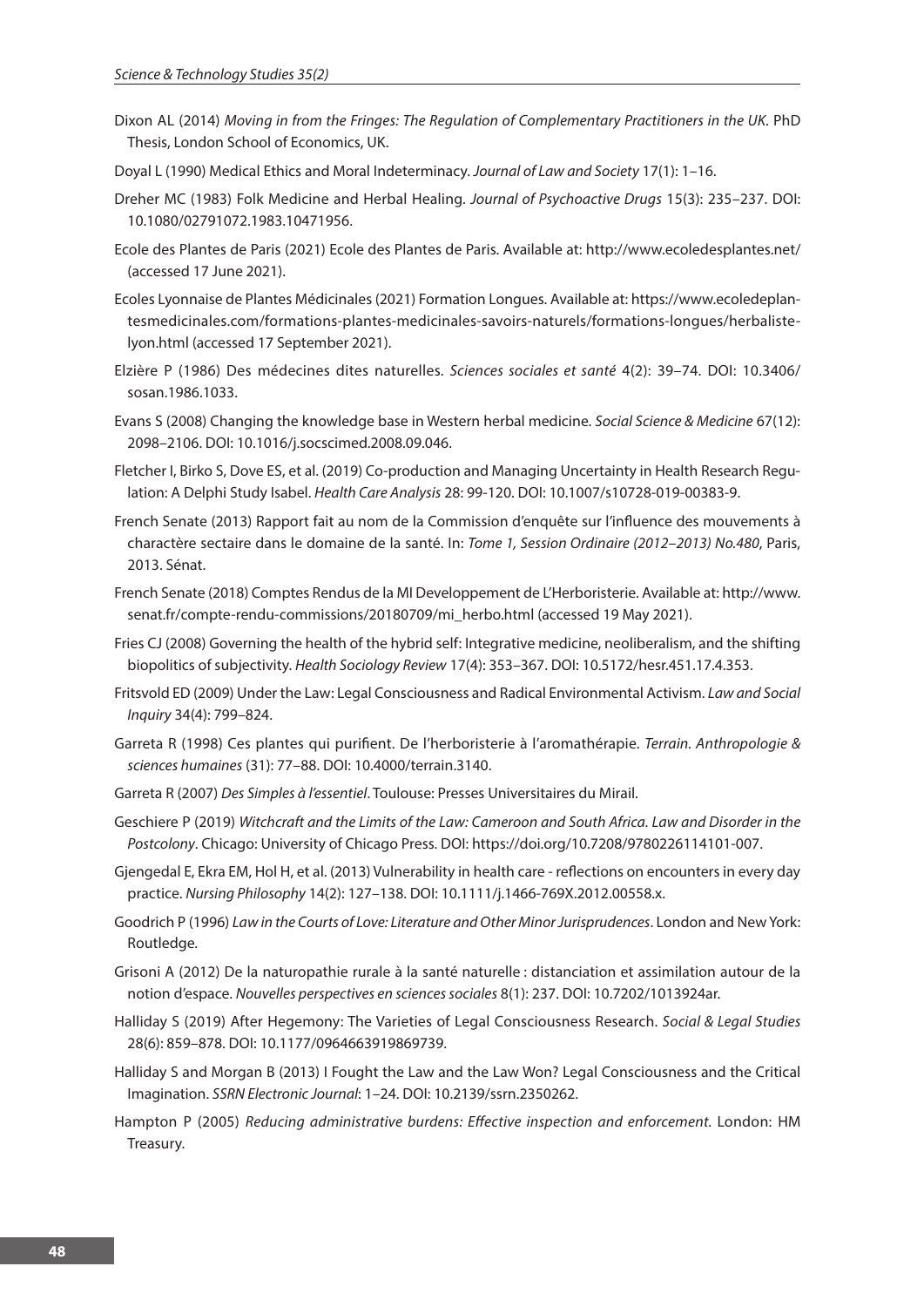- Herbarium (2009) Transition Herbal Medicine. Available at: https://theherbarium.wordpress. com/2009/02/01/transition-herbal-medicine/ (accessed 8 January, 2022).
- Hertogh M (2004) A 'European' Conception of Legal Consciousness: Rediscovering Eugen Ehrlich. *Journal of Law and Society* 31(4): 457–481. DOI: 10.1111/j.1467-6478.2004.00299.x.
- House of Commons (1985) Natural Medicines. In: London, 1985, pp. 528–30W. House of Commons. Available at: https://api.parliament.uk/historic-hansard/written-answers/1985/jul/11/naturalmedicines#S6CV0082P0\_19850711\_CWA\_291 (accessed 3 May 2022).
- House of Lords Select Committee on Science and Technology (2000) *Complementary and Alternative Medicine.* London.
- Jasanoff S (1990) *The Fifth Branch: Science Advisers as Policy-Makers*. Cambridge: Harvard University Press.
- Jasanoff S (1995) *Science at the Bar*. Cambridge: Harvard University Press.
- Jasanoff S (2006) Ordering Knowledge, Ordering Society. In: Jasanoff S (ed): *States of Knowledge: The Co-Production of Science and Social Order*. Abingdon: Routledge, pp. 13-45..
- Journal Official (2008) *Décret n° 2008-841 du 22 août 2008 relatif à la vente au public des plantes médicinales inscrites à la Pharmacopée et modifiant l'article D. 4211-11 du code de la santé publique*. Available at: https:// www.legifrance.gouv.fr/jorf/id/JORFTEXT000019375944.
- Keenan S (2017) Smoke, Curtains and Mirrors: The Production of Race Through Time and Title Registration. *Law and Critique* 28(1): 87–108. DOI: 10.1007/s10978-016-9194-z.
- Kudlu C and Nichter M (2019) Indian Imaginaries of Chinese Success in the Global Herbal Medicine Market: A Critical Assessment. *Asian Medicine* 14 (1): 104-144. DOI: 10.1163/15734218-12341437.
- Latour B (2012) *We Have Never Been Modern*. Cambridge: Harvard University Press.
- Loizidou E (2007) *Judith Butler: Ethics, Law, Politics*. Abingdon: Routledge.
- MacLennan E and Pendry BA (2011) The evolution of herbal medicine as an unorthodox branch of British medicine: The role of English legislation from 1914 to the present day. *Journal of Herbal Medicine* 1(2): 35–41. DOI: 10.1016/j.hermed.2011.08.002.
- Manderson D (2005) Possessed: Drug Policy, and belief. *Cultural Studies* 19: 36–63.
- McIntyre M (2011) Statutory regulation A legislative basis for herbal practice. *Journal of Herbal Medicine* 1(1): 30–32. DOI: 10.1016/j.hermed.2011.05.002.
- Medicines and Healthcare Regulatory Agency (2014) Guidance: Banned and restricted herbal ingredients. Available at: https://www.gov.uk/government/publications/list-of-banned-or-restricted-herbal-ingredients-for-medicinal-use/banned-and-restricted-herbal-ingredients (accessed 29 September 2020).
- Munro V and Scoular J (2012) Abusing Vulnerability? Contemporary Law and Policy Responses to Sex Work in the UK. *Feminist Legal Studies* 20(3): 189–206.
- Norrie A (2013) *Law & the Beautiful Soul*. London: Glasshouse Press.
- Pękala M and Stępień M (2012) The Relationship between Law and Magic:Preliminary Remarks. In: Ledvinka T (ed) *Towards An Anthropology of the Legal Field: Critiques and Case Studies*. Prague: Univerzity Karlovy v Praze , pp. 24–34.
- Peterson K (2014) *Speculative Markets: Drug Circuits and Derivative Life in Nigeria*. Durham: Duke University Press.
- Petrus TS (2010) Witchcraft Violence and the Law. *Acta Criminologica* 23(2): 82–93.
- Pharr C (1932) The Interdiction of Magic in Roman Law. *Transactions and Proceedings of the American Philological Association* 63: 269–95. DOI: https://doi.org/10.2307/283219.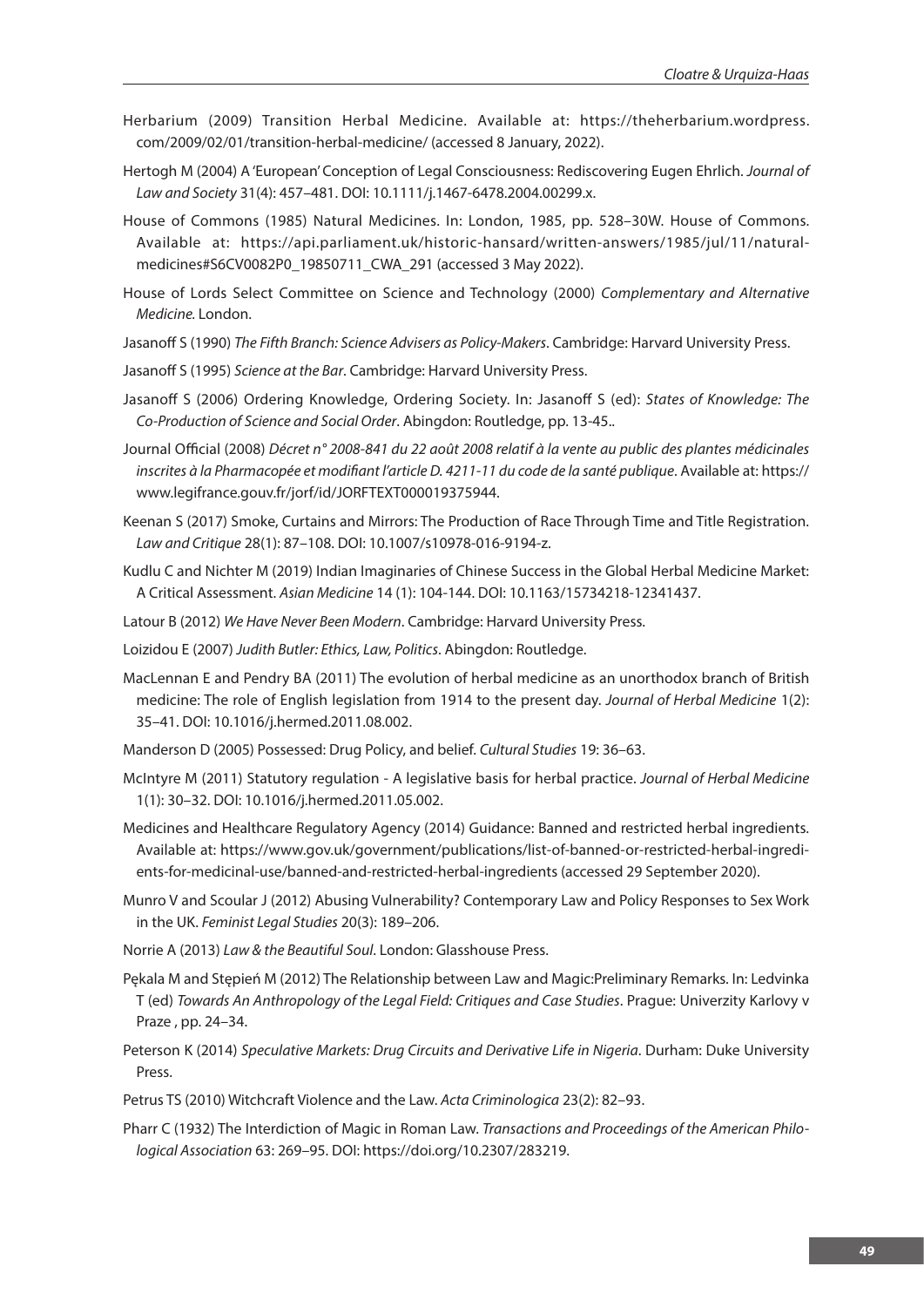- PSA (2015) *The Role of Risk in Regulatory Policy*. London: Professional Standards Authority.
- PSA (2018) *Right-touch regulation in practice international perspectives*. London.
- Roberts CC (1935) Witchcraft and Colonial Legislation. *Africa: Journal of the International African Institute* 8(4): 488–94. DOI: https://doi.org/10.2307/3180596.
- Rogers N (2008) The Play of Law: Comparing Performance in Law and Theatre. *QUT Law Review* 8(2): 429–443. DOI: 10.5204/qutlr.v8i2.52.
- Santosh R (2015) Practicing Ayurveda in the UK: Simplification, modification, hyphenation, and hybridization. In: Gale NK and McHale J V (eds) *Routledge Handbook of Complementary and Alternative Medicine*. Abingdon: Routledge Press, pp. 90–102.
- Scott C (2004) Regulation in the Age of Governance: The Rise of the Post-regulatory State. In: Jordana J and Levi-Faur D (eds.) *The Politics of Regulation: Institutions and Regulatory Reforms for the Age of Governance*. Cheltenham: Edward Elgar Publishing, pp. 145-174.
- Scottish School of Herbal Medicine (2021) BSC (Hons) Degree: An Introduction to our Herbal Studies. Available at: https://www.herbalmedicine.org.uk/index.php?page=bsc-hons-degree (accessed 16 February 2019).
- Silbey SS and Ewick P (1998) *The Common Place of Law: Stories from Everyday Life*. Chicago: University of Chicago Press.
- Simpson AWB (1985) Quackery and Contract Law: The Case of the Carbolic Smoke Ball. *The Journal of Legal Studies* 14(2): 345–389. DOI: 10.1086/467776.
- Teng L, Shaw D and Barnes J (2015) Characteristics and practices of Traditional Chinese Medicine retail shops in London, UK: A cross-sectional study using an observational approach. *Journal of Ethnopharmacology* 173: 318–329. DOI: 10.1016/j.jep.2015.07.027.
- Tsing AL (2005) *Friction: An Ethnography of Global Connection*. Princeton and Oxford: Princeton University Press.
- Vanmarie E (2002) *Re-presenting herbal medicine as phytotherapy : a strategy of professionalisation through the formation of a 'scientific ' medicine*. University of Leeds.
- Vuolanto P (2015) Boundary Work and Power in the Controversy Over Therapeutic Touch in Finnish Nursing Science. *Minerva* 53(4): 359–380.
- Vuolanto P (2018) The Incompatibility Between Social Worlds in Complementary and Alternative Medicine: The Case of Therapeutic Touch. In: Caragh Brosnan, Pia Vuolanto and Brodin Danell JA(eds) *Complementary and Alternative Medicine : Knowledge Production and Social Transformation*. London: Palgrave Macmillan, pp. 59–84. DOI: 10.1007/978-3-319-73939-7\_3.
- Wadell G (2019) *The Enchantment of Western Herbal Medicine: Herbalists, Plants, and Nonhuman Agents*. London: Aeon.
- Wahlberg A (2008) Above and beyond superstition western herbal medicine and the decriminalizing of placebo. *History of the Human Sciences* 21(1): 77–101. DOI: 10.1177/0952695107086153.
- Wahlberg A (2015) Making CAM auditable: Technologies of assurance in CAM practice today. In: Gale NK and Mchale J V (eds) *Routledge Handbook of Complementary and Alternative Medicine: Perspectives from Social Science and Law*. London: Routledge, pp. 129–143.
- Walker D (2015) *Report on the regulation of herbal medicines and practitioners*. London.
- Ziolkowski T (2003) *The Mirror of Justice: Literary Reflections of Legal Crises*. Princeton: Princeton University Press.